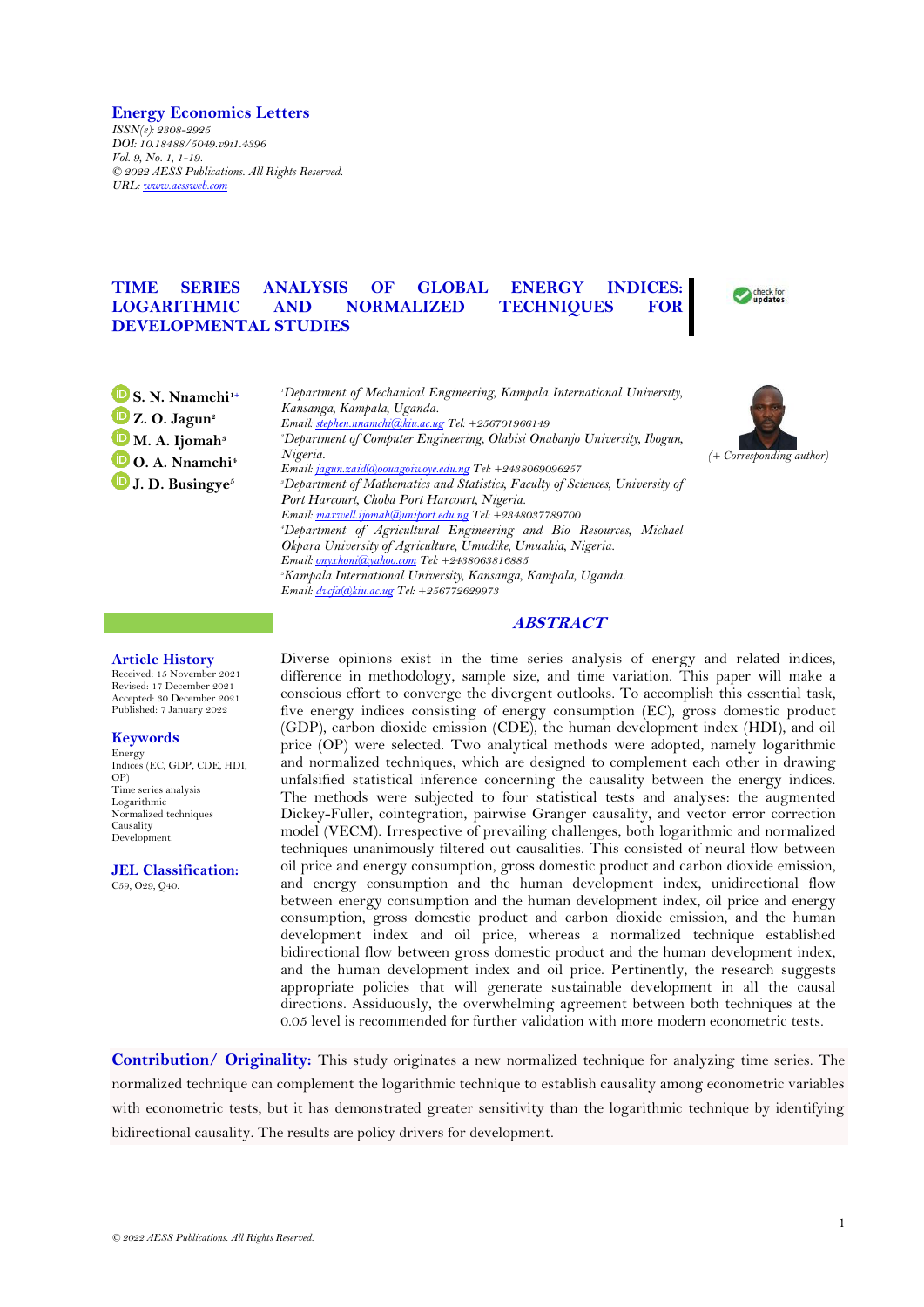### **1. INTRODUCTION**

Knowledge of causality is significant in formulating policies that will engender sustainable development (economic, environmental, and social); otherwise, the promulgation of policies are likely to hamper or skew the trade-off between the facets of sustainable development. Thus, [Hossain \(2012\)](#page-17-0) advocates that policies should be administered without restriction in the non-causal direction but should be amenable in the unidirectional causality such that instability or disequilibrium in development is not promoted. However, policymaking becomes more critical or stringent in bidirectional causality since ill-posed policies will suppress the growth of the energy indices involved. Moreover, the threat of policies to development facets could be unveiled through short and long run causal relationships between the energy indices via time series analysis. According to [Almozaini \(2019\)](#page-16-0), there are four possible outcomes of causal relationships between energy consumption indicators, namely zero, forward unidirectional, backward unidirectional, and bidirectional, which could be analyzed with neutrality, growth, conservation, and feedback hypotheses, respectively.

Substantial quantities of literature exist on the modern econometric examination of dependence, interdependence, causality, integration, cointegration, unidirectional, and bidirectional flows between energy and the related index yield results that are significant in making sound policies to promote sustainable development. In the past, time series analysis of an expanse of economic data at national, regional, continental, and international levels was carried out by several authors. At a national level, the causality between energy consumption and economic growth has been studied with diverse techniques by the following authors: [Yang \(2000\)](#page-18-0); [Asafu-Adjaye](#page-17-1)  [\(2000\)](#page-17-1); [Aqeel and Butt \(2001\)](#page-16-1); [Ghosh \(2002\)](#page-17-2); [Morimoto and Hope \(2004\)](#page-17-3); [Jumbe \(2004\)](#page-17-4); [Altinay and Karagol](#page-16-2)  [\(2005\)](#page-16-2); [Yoo \(2006\)](#page-18-1); [Wolde-Rufael \(2006\)](#page-18-2); [Lee and Chang \(2007\)](#page-17-5); [Halicioglu \(2007\)](#page-17-6); [Narayan and Singh \(2007\)](#page-17-7), for Taiwan (1954-1997), Thailand (1971-1995), Pakistan (1955-1996), India (1950-1997), Sri Lanka (1960-1998), Malawi (1970-1999), Turkey (1950-2000), South Korea (1970-2002), Nigeria (1971-2001), Taiwan (1954-2003), Turkey (1968-2005) and Fiji (1971-2002), respectively. These studies were marked with heterogeneous results ranging from unidirectional to bidirectional flow between energy consumption and economic growth, which according to [Asafu-Adjaye \(2000\)](#page-17-1) could be attributed to differences in methodology and sample size. In addition, the variation in the results could be due to the prevailing policies in the sampled countries.

At a continental level, [Chontanawata, Hunta, and Pierseb \(2007\)](#page-17-8) and [Chen, Kuo, and Chen \(2007\)](#page-17-9) employed the same technique in studying time series data for the Asian continent (1960-2003 and 1971-2002, respectively). Despite the difference in the time periods, both studies agreed that energy consumption causes economic growth but [Chontanawata et al. \(2007\)](#page-17-8) further established a bidirectional flow between the two indices investigated.

Also, at both regional and international levels, [Chontanawata et al. \(2007\)](#page-17-8) carried out time series analyses of data from the Organization for the Economic Cooperation and Development (OECD) (1971-2003). They established bidirectional flow between energy consumption and economic growth based on modern econometric methodology. Moreover, [Squalli \(2007\)](#page-17-10) analyzed time series data from the Organization of Petroleum Exporting Countries (OPEC) (1980-2003) using the bounds testing approach (Toda-Yamamoto test) and affirmed that there is a unidirectional flow from economic growth to energy consumption and energy consumption to economic growth, and bidirectional flow between energy consumption and economic growth for the member countries.

Today, multiple connectivities between energy indices are of paramount interest among both researchers and developers in a bid to understand the intricacies between the indices and to make appropriate policies that will sustain development. In retrospect, [Khobai and Le Roux \(2017\)](#page-17-11) presented the cointegration and causality results for energy consumption, carbon dioxide emission, economic growth, trade openness, and urbanization in South Africa (1971 - 2013) which support long run relationships between the indices and bidirectional causality between energy consumption and carbon dioxide emission. They advocated for energy policies that would entrench the application of renewable energy resources to sustain both the environment and economic growth in South Africa. Furthermore, [Khobai \(2017\)](#page-17-12) aligned with the [Khobai and Le Roux \(2017\)](#page-17-11) by unveiling a unidirectional causality flowing from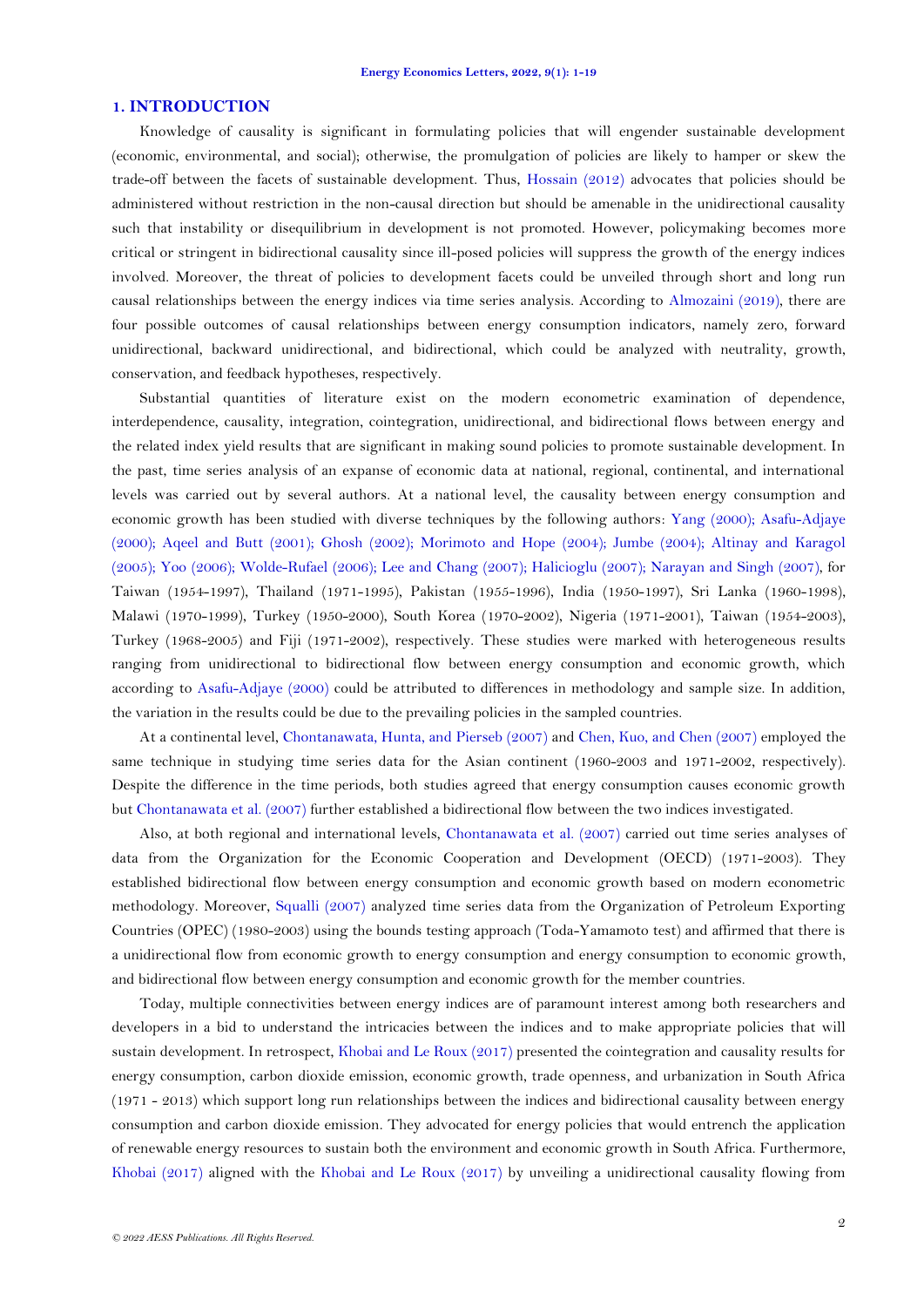economic growth to electricity consumption long run in the BRICS countries (Brazil, Russia, India, China, and South Africa) (1990 – 2014).

Pertinently, Boţa-Avram, Grosanu, Răchiş[an, and Gavriletea \(2018\)](#page-17-13) carried out bidirectional causality between country-level governance, economic growth, and sustainable development for a large panel of worldwide countries for a period of ten years (2006–2015). They established Granger causality from country-level governance to economic growth, but from economic growth to country-level governance, the causality is not evident. Furthermore, they opined that good governance characterized with minimum bureaucracy, accountability and transparency, and high-quality regulatory frameworks would foster a bidirectional causality between good governance and economic growth.

Subsequently, [Almozaini \(2019\)](#page-16-0) investigated causality between economic growth (GDP) and energy, gas, and oil consumption for the world's five top energy consumers (1968 - 2016). The study revealed a unidirectional Granger causality from GDP to gas consumption, a bidirectional Granger causality between oil consumption and energy consumption, and a unidirectional Granger causality from gas consumption to oil consumption. He advocated that adequate energy supplies and energy policies should be in place to ensure economic development in various countries (China, India, the USA, Japan, and Saudi Arabia).

The foregoing literature review and analysis of causality between indicators (indices) is solely based on the logarithmic technique, which is prone to differences in methodology, data period, and sample size, which is the cause of a divergence in the results. However, the present work is aimed at establishing causality between the energy indices, namely energy consumption (EC), gross domestic product (GDP), carbon dioxide emission (CDE), the human development index (HDI), and oil price (OP) which reflect economic development, environmental development, social development, and economic crisis (a reflection of a fluctuation in oil price), respectively by utilizing both logarithmic and normalized global data (1982 - 2017). The logarithmic and normalized global data will be subjected to modern econometrics tests consisting of integration, cointegration, causality, and vector error correction model (VECM) analysis to draw out a statistical inference from both techniques. The normalized technique is to be carried out in two ways, viz a normalization of indices via both average and minimum indices. The normalized data technique is expected to be resistant to the pitfalls in the logarithmic technique and thus will provide unified (convergent) results. Subsequently, the introduction is accompanied by materials and method, results and discussion, and conclusions. Also, the present work will compare a statistical inference sequel to logarithmic and normalized analyses of energy indices.

## <span id="page-2-5"></span>**2. MATERIALS AND METHOD**

### *2.1. Physical Model*

The physical model is a formulation of a multivariable power-law model for the different energy indices: The energy consumption model in [Equation 1](#page-2-0) is represented in [Hossain \(2012\)](#page-17-0) as follows:

<span id="page-2-0"></span>
$$
EC = f\left(GDP, CDE, HDI, OP\right); EC = \alpha_{ec} GDP^{\alpha_{gdp}} CDE^{\alpha_{cde}} HDI^{\alpha_{hd}} OP^{\alpha_{op}} \tag{1}
$$

The gross domestic product model in [Equation 2](#page-2-1) is given i[n Hossain \(2012\)](#page-17-0) as follows:

<span id="page-2-1"></span>
$$
GDP = f(EC, CDE, HDI, OP); GDP = \beta_{gdp} EC^{\beta_{cc}} CDE^{\beta_{cdc}} HDI^{\beta_{hdi}} OP^{\beta_{op}}
$$
\n(2)

<span id="page-2-2"></span>The carbon dioxide emission model in [Equation 3](#page-2-2) is expressed in Hossain  $(2012)$  as follows:

$$
CDE = f\left(EC, GDP, HDI, OP\right); CDE = \delta_{cde} EC^{\delta_{ec}} GDP^{\delta_{cde}} HDI^{\delta_{hel}} OP^{\delta_{op}}
$$
 (3)

<span id="page-2-3"></span>The human development index model in Equation  $4$  is written in [Hossain \(2012\)](#page-17-0) as follows:

$$
HDI = f\left(EC, GDP, CDE, OP\right); \ HDI = \varepsilon_{hdi} \ E C^{\varepsilon_{ec}} GDP^{\varepsilon_{cdp}} \ CDE^{\varepsilon_{cde}} OP^{\varepsilon_{op}} \tag{4}
$$

The oil price model in [Equation 5](#page-2-4) is proposed in Hossain  $(2012)$  as follows:

<span id="page-2-4"></span> $OP = f\left(EC, GDP, CDE, HDI\right); OP = \phi_{op} \ EC^{\phi_{cc}} GDP^{\phi_{gdp}} \ CDE^{\phi_{cde}} \ HDI^{\phi_{hdi}}$  (5) (5)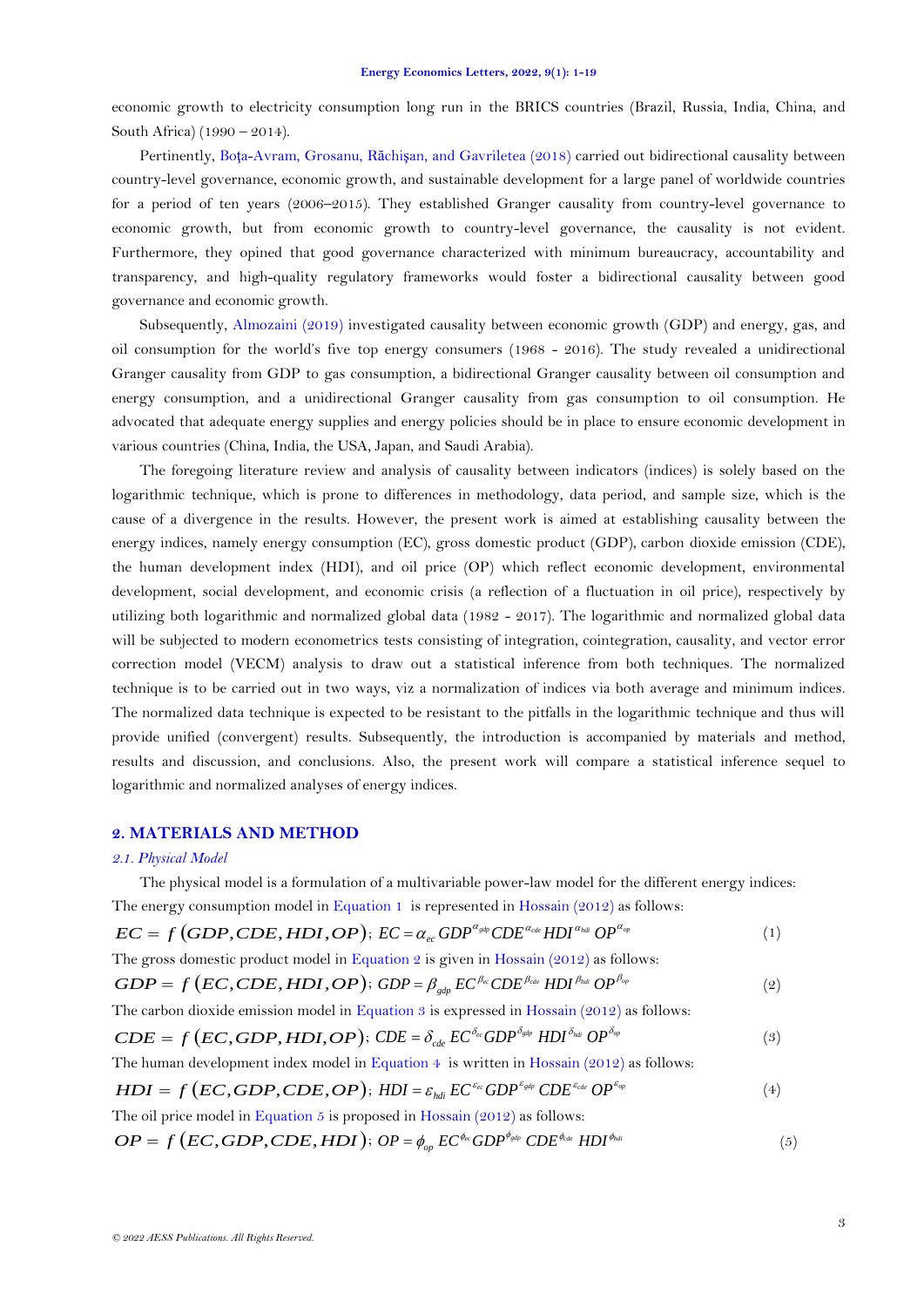where EC,  $\ell\ell$  = energy consumption (*Mtoe*), GDP,  $gdp$  = gross domestic product (*US\$ Billion*), CDE, cde = carbon dioxide emission (*Mtoe of CO2*), HDI, *hdi* = human development index (*%*), OP, *op* = oil price (*US\$ Billion/Mtoe*).

The logarithmic  $(ln \rightarrow L)$  representation of [Equations 1 -](#page-2-5) 5 is as follows:

The energy consumption logarithmic model in [Equation 6](#page-3-0) is represented i[n Khobai and Le Roux \(2017\)](#page-17-11) as follows:

<span id="page-3-0"></span>
$$
LEC = \alpha_{ee}^* + \alpha_{gdp} LGDP + \alpha_{ec} LCDE + \alpha_{hdi} LHDI + \alpha_{op} LOP + \cdots; \ \alpha_{ee}^* = L\alpha_{ec}
$$
\n
$$
(6)
$$

The gross domestic product logarithmic model in [Equation 7](#page-3-1) is given in [Khobai and Le Roux \(2017\)](#page-17-11) as follows:

<span id="page-3-1"></span>
$$
LGDP = \beta_{\text{gdp}}^* + \beta_{\text{ec}} LEC + \beta_{\text{cde}} LCDE + \beta_{\text{hdi}} LHDI + \beta_{\text{op}} LOP + \cdots; \ \beta_{\text{gdp}}^* = L\beta_{\text{gdp}}
$$
(7)

<span id="page-3-2"></span>The carbon dioxide emission logarithmic model in [Equation 8](#page-3-2) is expressed in [Khobai and Le Roux \(2017\)](#page-17-11) as follows:

$$
LCDE = \delta_{\text{cde}}^* + \delta_{\text{ec}} LEC + \delta_{\text{gdp}} LGDP + \delta_{\text{hdi}} LHDI + \delta_{\text{op}} LOP + \cdots; \delta_{\text{cde}}^* = L\delta_{\text{cde}}
$$
\n(8)

<span id="page-3-3"></span>The human development index logarithmic model in [Equation 9](#page-3-3) is written in [Khobai and Le Roux \(2017\)](#page-17-11) as follows:

$$
LHDI = \varepsilon_{\text{hat}}^* + \varepsilon_{ec} LEC + \varepsilon_{\text{gdp}} LGDP + \varepsilon_{cde} LCDE + \varepsilon_{op} LOP + \cdots; \ \varepsilon_{\text{hat}}^* = L\varepsilon_{\text{hdi}} \tag{9}
$$

<span id="page-3-4"></span>The oil price logarithmic model in [Equation 10](#page-3-4) is proposed i[n Khobai and Le Roux \(2017\)](#page-17-11) as follows:

$$
LOP = \phi_{op}^* + \phi_{ec} LEC + \phi_{gdp} LGDP + \phi_{cde} LCDE + \phi_{hdi} LHDI + \cdots; \ \phi_{op}^* = L\phi_{op}
$$
\n
$$
(10)
$$

where  $\alpha$ 's,  $\beta$ 's,  $\delta$ 's,  $\epsilon$ 's and  $\phi$ 's are regression coefficients.

## *2.2. Time Series Models*

A comprehensive time series or an econometric representation of the global energy indices comprises the short and long run terms, which unveil the causality and dynamics of the perturbation of the indices, respectively. The general vector error correction model (GVECM) for the different indices is as follows:

<span id="page-3-5"></span>The GVECM for energy consumption in [Equation 11](#page-3-5) is given i[n Mahmood and Zamil \(2019\)](#page-17-14) as

$$
\Delta LEC_{t} = \psi_{ec} + \varphi_{ec} LEC_{t-1} + \lambda_{ec, d\varphi} LGDP_{t-1} + \lambda_{ec, cde} LCDE_{t-1} + \lambda_{ec, hdi} LHDI_{t-1} + \lambda_{ec, op} LOP_{t-1} + \sum_{j=1}^{q} \rho_{ec, gdp, j} \Delta LGDP_{t-j} + \sum_{j=1}^{r} \rho_{ec, cde, j} \Delta LCDE_{t-j} + \sum_{j=1}^{s} \rho_{ec, hdi, j} \Delta LHDI_{t-j} + \sum_{j=1}^{t} \rho_{ec, op, j} \Delta LOP_{t-j} + \mu_{ec, ec} ECT_{t-1} + \vartheta_{ec}
$$
\n(11)

<span id="page-3-6"></span>The GVECM for gross domestic product i[n Equation 12](#page-3-6) is *expressed* in [Mahmood and Zamil \(2019\)](#page-17-14) as *q*

$$
\Delta LGDP_{t} = \psi_{gdp} + \varphi_{gdp} LGDP_{t-1} + \lambda_{gdp,ec} LEC_{t-1} + \lambda_{gdp,cd} LCDE_{t-1} + \lambda_{gdp,hd} LHDI_{t-1} + \lambda_{gdp,op} LOP_{t-1} + \sum_{j=1}^{r} \rho_{gdp,ec,j} \Delta LEC_{t-j} + \sum_{j=1}^{r} \rho_{gdp,cde,j} \Delta LCDE_{t-j} + \sum_{j=1}^{s} \rho_{gdp,hdi,j} \Delta LHDI_{t-j} + \sum_{j=1}^{t} \rho_{gdp,op,j} \Delta LOP_{t-j} + \mu_{gdp,ec} ECT_{t-1} + \vartheta_{gdp}
$$
\n(12)

<span id="page-3-7"></span>The GVECM for carbon dioxide emission in [Equation 13](#page-3-7) is derived in [Mahmood and Zamil \(2019\)](#page-17-14) as

$$
\Delta L CDE_{t} = \psi_{cde} + \varphi_{cde} L CDE_{t-1} + \lambda_{cde,ec} LEC_{t-1} + \lambda_{cde,gd} L GDP_{t-1} + \lambda_{cde,hd} L HDI_{t-1} + \lambda_{cde,op} LOP_{t-1} + \sum_{j=1}^{q} \rho_{cde,gdp,j} \Delta LGDP_{t-j} + \sum_{i=1}^{r} \rho_{cde,ec,j} \Delta L EC_{t-j} + \sum_{i=1}^{s} \rho_{cde,hali,j} \Delta L HDI_{t-j} + \sum_{i=1}^{t} \rho_{cde,op,j} \Delta LOP_{t-j} + \mu_{cde,ec} ECT_{t-1} + \vartheta_{cde}
$$
\n(13)

 $=1$ 

1

*j* The GVECM for human development index in [Equation 14](#page-3-8) is written i[n Mahmood and Zamil \(2019\)](#page-17-14) as

 $=1$   $j=1$ 

 $i=1$ 

$$
\Delta LHDI_{t} = \psi_{\text{hali}} + \varphi_{\text{hali}} LHDI_{t-1} + \lambda_{\text{hali,ee}} EC_{t-1} + \lambda_{\text{hali,gdp}} LGDP_{t-1} + \lambda_{\text{hali,ce}} LCDE_{t-1} + \lambda_{\text{hali,ep}} LOP_{t-1} + \sum_{j=1}^{q} \rho_{\text{hali,gdp},j} \Delta LGDP_{t-j} + \sum_{j=1}^{r} \rho_{\text{hali,ec,j}} \Delta LCDE_{t-j} + \sum_{j=1}^{s} \rho_{\text{hali,ec,j}} \Delta LCEC_{t-j} + \sum_{j=1}^{t} \rho_{\text{hali,ep},j} \Delta LOP_{t-j} + \mu_{\text{hali,ec}} ECT_{t-1} + \vartheta_{\text{hali}} \tag{14}
$$

The GVECM for energy consumption in [Equation 15](#page-3-9) is articulated in [Mahmood and Zamil \(2019\)](#page-17-14) as

<span id="page-3-9"></span>
$$
\Delta LOP_{t} = \psi_{op} + \varphi_{op} LOP_{t-1} + \lambda_{op,ec} EC_{t-1} + \lambda_{op,gdp} LGDP_{t-1} + \lambda_{op,cdc} LCDF_{t-1} + \lambda_{op,hid} LHDI_{t-1} + \sum_{j=1}^{q} \rho_{op,gdp,j} \Delta LGDP_{t-j} + \sum_{j=1}^{r} \rho_{op,cde,j} \Delta LCDF_{t-j} + \sum_{j=1}^{s} \rho_{op,hdi,j} \Delta LHDI_{t-j} + \sum_{j=1}^{r} \rho_{op,ec,j} \Delta LEC_{t-j} + \mu_{op,ec} ECT_{t-1} + \vartheta_{op}
$$
(15)

<span id="page-3-8"></span> $=1$   $j=1$ 

 $i = 1$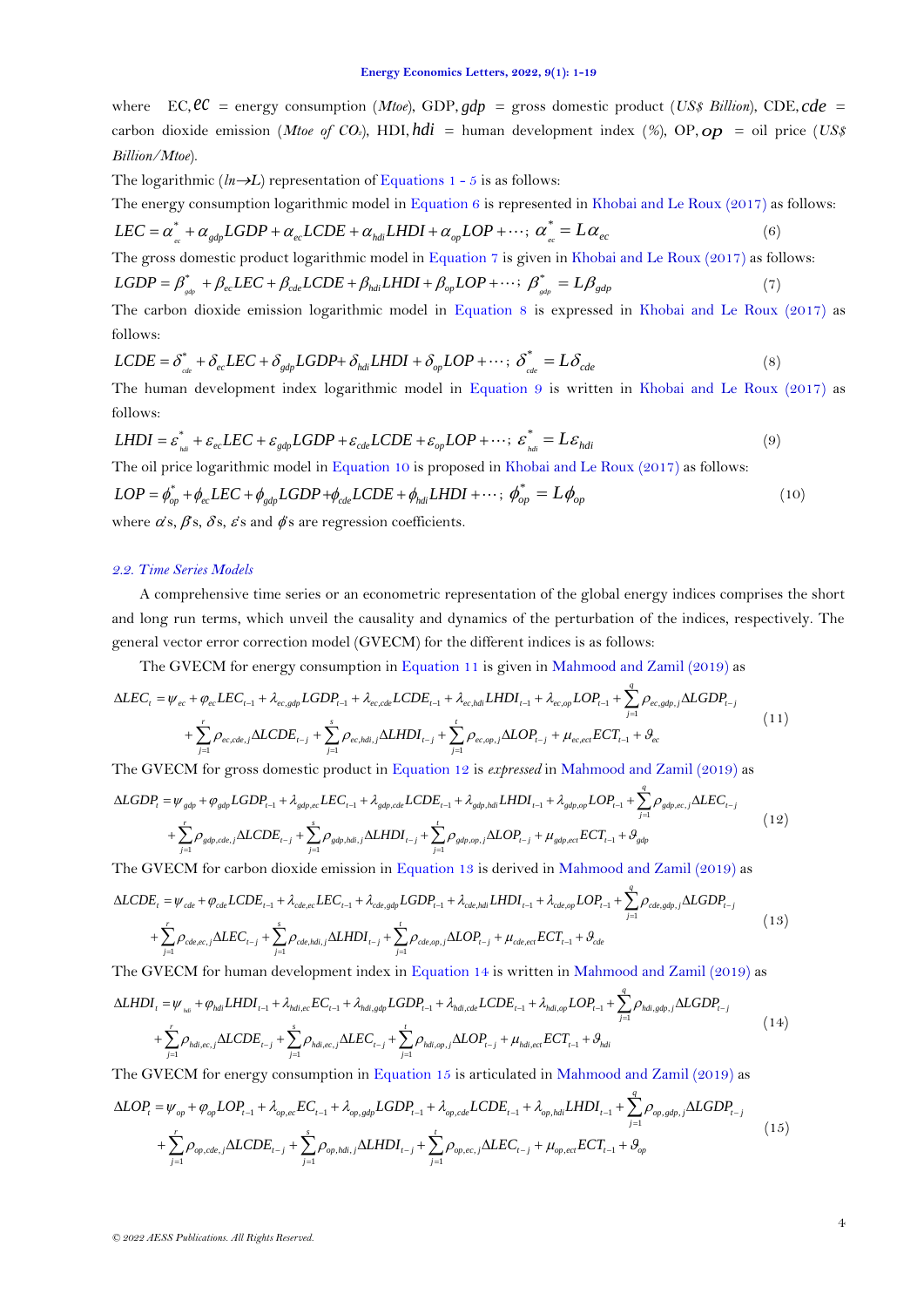where  $\psi$ s,  $\dot{\varphi}$ s,  $\dot{\chi}$ s, and  $\dot{\varphi}$ s are the elasticity of the independent variables, whereas  $\dot{\mu}$ s is the elasticity of error

correction terms and  $\mathbf{\vartheta}$ 's are truncation error terms.

## Decomposing of GVECM into a long run model (LRM):

<span id="page-4-0"></span>The LRM for Energy consumption in [Equation 16](#page-4-0) is given in [Abokyi, Appiah-Konadu, Sikayena, and Oteng-](#page-16-3)[Abayie \(2018\)](#page-16-3); [Baimaganbetov, Kelesbayev, Yermankulova, Izzatullaeva, and Almukhambetova \(2019\)](#page-17-15) as

<span id="page-4-1"></span>
$$
LEC_{t} = \psi_{ee}^{*} + \varphi_{ee} LEC_{t-1} + \lambda_{ec, gdp} LGDP_{t-1} + \lambda_{ec, cde} LCDE_{t-1} + \lambda_{ec, hdi} LHDI_{t-1} + \lambda_{ec, op} LOP_{t-1} + \kappa_{ec}
$$
\n(16)

The LRM for gross domestic product in [Equation 17](#page-4-1) is specified in [Abokyi et al. \(2018\)](#page-16-3); [Baimaganbetov et al.](#page-17-15)   $(2019)$  as

<span id="page-4-2"></span> $LGDP_{t} = \psi^*_{\text{gap}} + \varphi_{\text{gap}} LGDP_{t-1} + \lambda_{\text{gap,ee}} LEC_{t-1} + \lambda_{\text{gap,ode}} LCDE_{t-1} + \lambda_{\text{gap,hid}} LHDI_{t-1} + \lambda_{\text{gap,op}} LOP_{t-1} + \kappa_{\text{gap}}$  (17) (17)

The LRM for carbon dioxide emission in [Equation 18](#page-4-2) is derived in [Abokyi et al. \(2018\)](#page-16-3); [Baimaganbetov et al.](#page-17-15)   $(2019)$  as

<span id="page-4-3"></span>
$$
LCDE_{t} = \psi_{cde}^{*} + \varphi_{cde} LCDE_{t-1} + \lambda_{cde,ec} LEC_{t-1} + \lambda_{cde,ag} LGDP_{t-1} + \lambda_{cde,hd} HDI_{t-1} + \lambda_{cde,op} LOP_{t-1} + \kappa_{cde} \tag{18}
$$

The LRM for human development index in [Equation 19](#page-4-3) is expressed in [Abokyi et al. \(2018\)](#page-16-3); [Baimaganbetov et al.](#page-17-15)   $(2019)$  as

$$
LHDI_t = \psi^*_{\hbar di} + \varphi_{\hbar di} LHDI_{t-1} + \lambda_{\hbar di, ec} EC_{t-1} + \lambda_{\hbar di, gdp} LGDP_{t-1} + \lambda_{\hbar di, cde} LCDE_{t-1} + \lambda_{\hbar di, op} LOP_{t-1} + \kappa_{\hbar di}
$$
\n
$$
\tag{19}
$$

The LRM for energy consumption in Equation 20 is presented in Abokyi et al. (2018) as  
\n
$$
LOP_t = \psi_{m}^* + \varphi_{op}LOP_{t-1} + \lambda_{op,ec}EC_{t-1} + \lambda_{op,cd}LOP_{t-1} + \lambda_{op,cd}LODE_{t-1} + \lambda_{op,hd} LHDI_{t-1} + \kappa_{op}
$$
\n(20)

<span id="page-4-4"></span>
$$
LOP_{t} = \psi_{op}^{*} + \varphi_{op}LOP_{t-1} + \lambda_{op,ec}EC_{t-1} + \lambda_{op,edp} LGDP_{t-1} + \lambda_{op,cde} LCDE_{t-1} + \lambda_{op,hdi} LHDI_{t-1} + \kappa_{op}
$$
(20)

where  $\kappa$ 's are truncation terms.

Decomposing general VECM into short run model (SRM):

<span id="page-4-5"></span>The SRM for Energy consumption in [Equation 21](#page-4-5) is given in [Hossain \(2012\)](#page-17-0); [Baimaganbetov et al. \(2019\)](#page-17-15) as

$$
\Delta LEC_{t} = \psi_{ce}^{**} + \sum_{j=1}^{p=1} \rho_{ec, gdp,j} \Delta LGDP_{t-j} + \sum_{j=1}^{q=1} \rho_{ec, cde,j} \Delta LCDE_{t-j} + \sum_{j=1}^{r=1} \rho_{ec, hdi,j} \Delta LHDI_{t-j} + \sum_{j=1}^{s=1} \rho_{ec, op,j} \Delta LOP_{t-j} + \mu_{ec, ect} ECT_{t-1} + \eta_{ec}
$$
\n(21)

<span id="page-4-6"></span>The SRM for gross domestic product in [Equation 22](#page-4-6) is stated i[n Hossain \(2012\)](#page-17-0); [Baimaganbetov et al. \(2019\)](#page-17-15) as

$$
\Delta LGDP_{t} = \psi_{s\phi}^{**} + \sum_{j=1}^{p-1} \rho_{gdp,ec,j} \Delta LEC_{t-j} + \sum_{j=1}^{q-1} \rho_{gdp,cde,j} \Delta LCDE_{t-j} + \sum_{j=1}^{r-1} \rho_{gdp,hdi,j} \Delta LHDI_{t-j} + \sum_{j=1}^{s-1} \rho_{gdp,op,j} \Delta LOP_{t-j} + \mu_{gdp,ect} ECT_{t-1} + \eta_{gdp} \tag{22}
$$

The SRM for carbon dioxide emission in [Equation 23](#page-4-7) is defined in [Hossain \(2012\)](#page-17-0); [Baimaganbetov et al. \(2019\)](#page-17-15) as

<span id="page-4-7"></span>
$$
\Delta LCDE_{t} = \psi_{_{\text{cde}}^{*}}^{*} + \sum_{j=1}^{p=1} \rho_{_{\text{cde},\text{gdp},j}} \Delta LGDP_{t-j} + \sum_{j=1}^{q=1} \rho_{_{\text{cde},\text{ec},j}} \Delta LEC_{t-j} + \sum_{j=1}^{r=1} \rho_{_{\text{cde},\text{hdi},j}} \Delta LHDI_{t-j} + \sum_{j=1}^{s=1} \rho_{_{\text{cde},\text{op},j}} \Delta LOP_{t-j} + \mu_{_{\text{cde},\text{ec}}} ECT_{t-1} + \eta_{_{\text{cde}}}
$$
(23)

<span id="page-4-8"></span>The SRM for human development index in [Equation 24](#page-4-8) is well-defined in [Hossain \(2012\)](#page-17-0); [Baimaganbetov et al.](#page-17-15)   $(2019)$  as

$$
\Delta LHDI_{t} = \psi_{\scriptscriptstyle{hcl}}^{**} + \sum_{j=1}^{p=1} \rho_{\scriptscriptstyle{hdi, gdp, j}} \Delta LGDP_{t-j} + \sum_{j=1}^{q} \rho_{\scriptscriptstyle{hdi, ec, j}} \Delta LCDE_{t-j} + \sum_{j=1}^{r} \rho_{\scriptscriptstyle{hdi, ec, j}} \Delta LEC_{t-j} + \sum_{j=1}^{s} \rho_{\scriptscriptstyle{hdi, op, j}} \Delta LOP_{t-j} + \mu_{\scriptscriptstyle{hdi, ec}ECT_{t-1}} + \eta_{\scriptscriptstyle{hdi}} \tag{24}
$$

The SRM for oil price in [Equation 25](#page-4-9) is described in [Hossain \(2012\)](#page-17-0); [Baimaganbetov et al. \(2019\)](#page-17-15) as

<span id="page-4-9"></span>
$$
\Delta LOP_t = \psi_{op}^{**} + \sum_{j=1}^{p=1} \rho_{op, gdp,j} \Delta LGDP_{t-j} + \sum_{j=1}^{q=1} \rho_{op, cde,j} \Delta LCDF_{t-j} + \sum_{j=1}^{r=1} \rho_{op, hdi,j} \Delta LHDI_{t-j} + \sum_{j=1}^{s=1} \rho_{op, cci,j} \Delta LEC_{t-j} + \mu_{op, cci} ECT_{t-1} + \eta_{op} \tag{25}
$$

where  $\vec{n}$ 's are truncation terms.

The error correction term is generated from Equations  $1 - 5$  as thus:

<span id="page-4-10"></span>The error correction term for energy consumption,  $\text{ECT}_e$  is defined in [Equation 26](#page-4-10) as

$$
ECT_{ec,t-1} = (LEC_{t-1} - \alpha_{ec}^* - \alpha_{gdp} LGDP_{t-1} - \alpha_{ec} LCDE_{t-1} - \alpha_{hdi} LHDI_{t-1} - \alpha_{op} LOP_{t-1})
$$
  
-(LEC\_{t-2} - \alpha\_{ec}^\* - \alpha\_{gdp} LGDP\_{t-2} - \alpha\_{ec} LCDE\_{t-2} - \alpha\_{hdi} LHDI\_{t-2} - \alpha\_{op} LOP\_{t-2}) (26)

<span id="page-4-11"></span>The error correction term for gross domestic product,  $ECT_{g\phi}$  is given in [Equation 27](#page-4-11) as

$$
ECT_{gdp,t-1} = (LGDP_{t-1} - \beta_{sdp}^* - \beta_{ec} LEC_{t-1} - \beta_{cde} LCDE_{t-1} - \beta_{hdi} LHDI_{t-1} - \beta_{op} LOP_{t-1})
$$
  
- (LGDP\_{t-2} - \beta\_{sdp}^\* - \beta\_{ec} LEC\_{t-2} - \beta\_{cde} LCDE\_{t-2} - \beta\_{hdi} LHDI\_{t-2} - \beta\_{op} LOP\_{t-2}) (27)

<span id="page-4-12"></span>The error correction term for carbon dioxide emission,  $ECT_{de}$  is expressed in [Equation 28](#page-4-12) as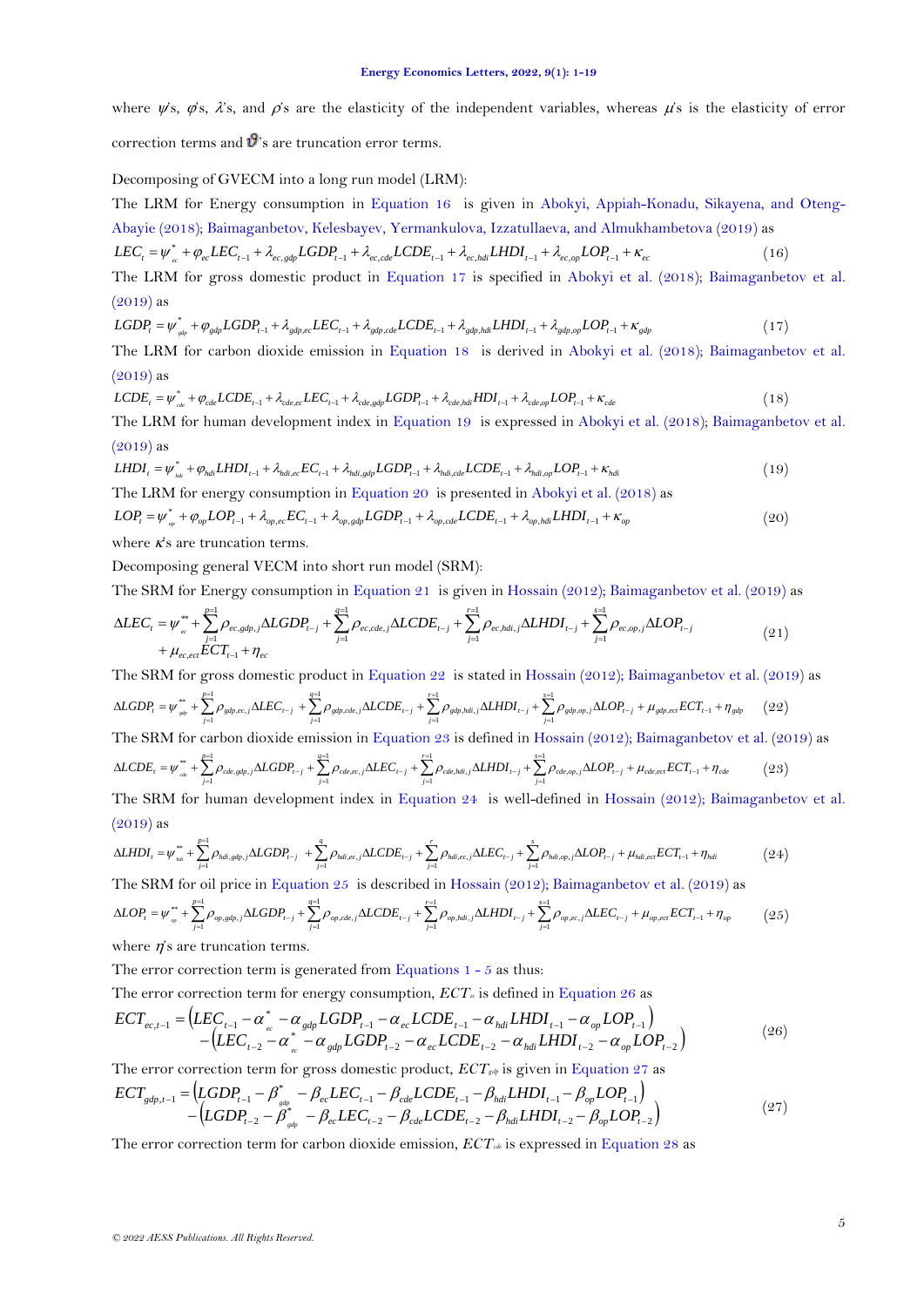$$
ECT_{cde,t-1} = (LCDE_{t-1} - \delta_{cde}^* - \delta_{ec} LEC_{t-1} - \delta_{gdp} LGDP_{t-1} - \delta_{hdi} LHDI_{t-1} - \delta_{op} LOP_{t-1})
$$
  
- (LCDE<sub>t-2</sub> - \delta\_{de}^\* - \delta\_{ec} LEC\_{t-2} - \delta\_{gdp} LGDP\_{t-2} - \delta\_{hdi} LHDI\_{t-2} - \delta\_{op} LOP\_{t-2}) (28)

The error correction term for human development index,  $ECT<sub>hdi</sub>$  is written in [Equation 29](#page-5-0) as

<span id="page-5-0"></span>
$$
ECT_{hdi,t-1} = (LHDI_{t-1} - \varepsilon_{hdi}^* - \varepsilon_{ec} LEC_{t-1} - \varepsilon_{gdp} LGDP_{t-1} - \varepsilon_{cde} LCDE_{t-1} - \varepsilon_{op} LOP_{t-1})
$$
  
-  $(LHDI_{t-2} - \varepsilon_{hdi}^* - \varepsilon_{ec} LEC_{t-2} - \varepsilon_{gdp} LGDP_{t-2} - \varepsilon_{cde} LCDE_{t-2} - \varepsilon_{op} LOP_{t-2})$  (29)

The error correction term for oil price,  $ECT_{\varphi}$  is defined in [Equation 30](#page-5-1) as

<span id="page-5-1"></span>
$$
ECT_{op,t-1} = (LOP_{t-1} - \phi_{op}^* - \phi_{ec} LEC_{t-1} - \phi_{gdp} LGDP_{t-1} - \phi_{cde} LCDE_{t-1} - \phi_{hdi} LHDI_{t-1}) - (LOP_{t-2} - \phi_{op}^* - \phi_{ec} LEC_{t-2} - \phi_{gdp} LGDP_{t-2} - \phi_{cde} LCDE_{t-2} - \phi_{hdi} LHDI_{t-2})
$$
\n(30)

[Equations 26-30](#page-4-10) are error correction term (ECT).

<span id="page-5-2"></span>Alternatively, the energy consumption normalized long run model in [Equation 31](#page-5-2) is represented as follows:  $FC_t' = \alpha_{ec}'' + EC_{t-1}' + \alpha_{gdp}''GDP_{t-1}' + \alpha_{ec}''CDE_{t-1}' + \alpha_{hdi}''HDI_{t-1}' + \alpha_{op}''OP_{t-1}' + \eta_{ec}''$ (31)

where EC', GDP', CDE', HDI' and OP' denote normalized energy indices.

The gross domestic product normalized long run model in [Equation 32](#page-5-3) is given as follows:

<span id="page-5-3"></span>
$$
GDP'_t = \beta''_{gdp} + GDP'_{t-1} + \beta''_{ee} EC'_{t-1} + \beta''_{cde} CDE'_{t-1} + \beta''_{hdi} HDI'_{t-1} + \beta''_{op} OP'_{t-1} + \eta''_{gdp}
$$
\n
$$
(32)
$$
\nThe example for using the following

<span id="page-5-4"></span>The carbon dioxide emission normalized long run model in [Equation 33](#page-5-4) is expressed as follows:

$$
CDE'_{i} = \delta''_{cde} + CDE'_{i-1} + \delta''_{ec}EC'_{i-1} + \delta''_{gdp}GDP'_{i-1} + \delta''_{hdi}HDI'_{i-1} + \delta''_{op}OP'_{i-1} + \eta''_{cde}
$$
\n(33)

<span id="page-5-5"></span>The human development index normalized long run model in [Equation 34](#page-5-5) is written as follows:

$$
HDI'_{t} = \varepsilon''_{hdi} + HDI'_{t-1} + \varepsilon''_{ec} EC'_{t-1} + \varepsilon''_{gdp} GDP'_{t-1} + \varepsilon''_{cde} CDE'_{t-1} + \varepsilon''_{op} OP'_{t-1} + \eta''_{hdi}
$$
\n(34)

<span id="page-5-6"></span>The oil price normalized long run model in [Equation 35](#page-5-6) is proposed as follows:

$$
OP'_{t} = \phi''_{op} + OP'_{t-1} + \phi''_{ec} EC'_{t-1} + \phi''_{gdp} GDP'_{t-1} + \phi''_{cde} CDE'_{t-1} + \phi''_{hdi} HDI'_{t-1} + \eta''_{op}
$$
\n(35)

<span id="page-5-7"></span>The energy consumption normalized short run model in Equation  $36$  is represented as follows:

$$
\Delta EC' = \alpha_{ec}''' + \sum_{k=1}^{\infty} \alpha_{gdp,k}''' \Delta GDP'_{t-k} + \sum_{k=1}^{\infty} \alpha_{ec,k}''' \Delta CDE'_{t-k} + \sum_{k=1}^{\infty} \alpha_{hdi,k}''' \Delta HDI'_{t-k} + \sum_{k=1}^{\infty} \alpha_{op,k}''' \Delta OP'_{t-k} + \mu_{ec,ec}''' ECT'_{t-1} + \eta_{ec}''' \tag{36}
$$

The gross domestic product normalized short run model in [Equation 37](#page-5-8) is given as follows:

<span id="page-5-8"></span>
$$
\Delta GDP' = \beta_{gdp}''' + \sum_{k=1}^{\mu=1} \beta_{ec,k}'' \Delta EC_{t-k}' + \sum_{k=1}^{\nu=1} \beta_{cde,k}''' \Delta CDE_{t-k}' + \sum_{k=1}^{\nu=1} \beta_{hdi,k}'' \Delta HDI_{t-k}' + \sum_{k=1}^{\nu=1} \beta_{op,k}'' \Delta OP_{t-k}' + \mu_{gdp,ec}''' ECT_{t-1}' + \eta_{gdp}''' \tag{37}
$$

<span id="page-5-9"></span>The carbon dioxide emission normalized short run model in [Equation 38](#page-5-9) is expressed as follows:

$$
\Delta CDE' = \delta_{cde}''' + \sum_{k=1}^{u=1} \delta_{ec,k}''' \Delta EC' + \delta_{gdp}''' \Delta GDP' + \delta_{hdi}''' \Delta HDI' + \delta_{op}''' \Delta OP' + \mu_{cde,ect}''' ECT_{t-1} + \eta_{cde}'''
$$
 (38)

The human development index normalized short run model in [Equation 39](#page-5-10) is written as follows:

<span id="page-5-10"></span>
$$
\Delta HDI' = \varepsilon_{hdi}^m + \sum_{k=1}^{u-1} \varepsilon_{ec,k}^m \Delta EC_{t-k}' + \sum_{k=1}^{v-1} \varepsilon_{gdp,k}^m \Delta GDP_{t-k}' + \sum_{k=1}^{v-1} \varepsilon_{cde,k}^m \Delta CDE_{t-k}' + \sum_{k=1}^{v-1} \varepsilon_{op,k}^m \Delta OP_{t-k}' + \mu_{hdi,eci}^m ECT_{t-1}' + \eta_{hdi}^m \tag{39}
$$

<span id="page-5-11"></span>The oil price normalized short run model in [Equation 40](#page-5-11) is proposed as follows:

$$
\Delta OP' = \phi_{op}^m + \sum_{k=1}^{u=1} \phi_{ec,k}^m \Delta EC_{t-k}' + \sum_{k=1}^{v=1} \phi_{gdp,k}^m \Delta GDP_{t-k}' + \sum_{k=1}^{w=1} \phi_{cde,k}^m \Delta CDE_{t-k}' + \sum_{k=1}^{v=1} \phi_{hdi,k}^m \Delta HDI_{t-k}' + \mu_{op,ec}^m ECT_{t-1}' + \eta_{op}^m
$$
(40)

where:

<span id="page-5-15"></span><span id="page-5-12"></span>The normalized energy consumption,  $EC'$  (-) i[n Equation 41](#page-5-12) is represented as

$$
EC'_{t} = \frac{EC_{t} - EC_{\min}}{EC_{\max} - EC_{\min}} \text{ or } EC'_{t} = \frac{EC_{t} - EC_{\text{avg}}}{EC_{\max} - EC_{\text{avg}}} ; EC_{\text{avg}} = \frac{1}{n} \sum_{t=1}^{n} EC_{t}
$$
(41)

<span id="page-5-13"></span>The normalized gross domestic product, *GDP* (-) i[n Equation 42](#page-5-13) is given as

*© 2022 AESS Publications. All Rights Reserved.* max min min *GDP GDP GDP GDP GDP t <sup>t</sup>* or *avg t avg <sup>t</sup> GDP GDP GDP GDP GDP* max ; *n t avg GDP<sup>t</sup> n GDP* 1 1 (42)

<span id="page-5-14"></span>The normalized carbon dioxide emission, *CDE* (-) i[n Equation 43](#page-5-14) is expressed as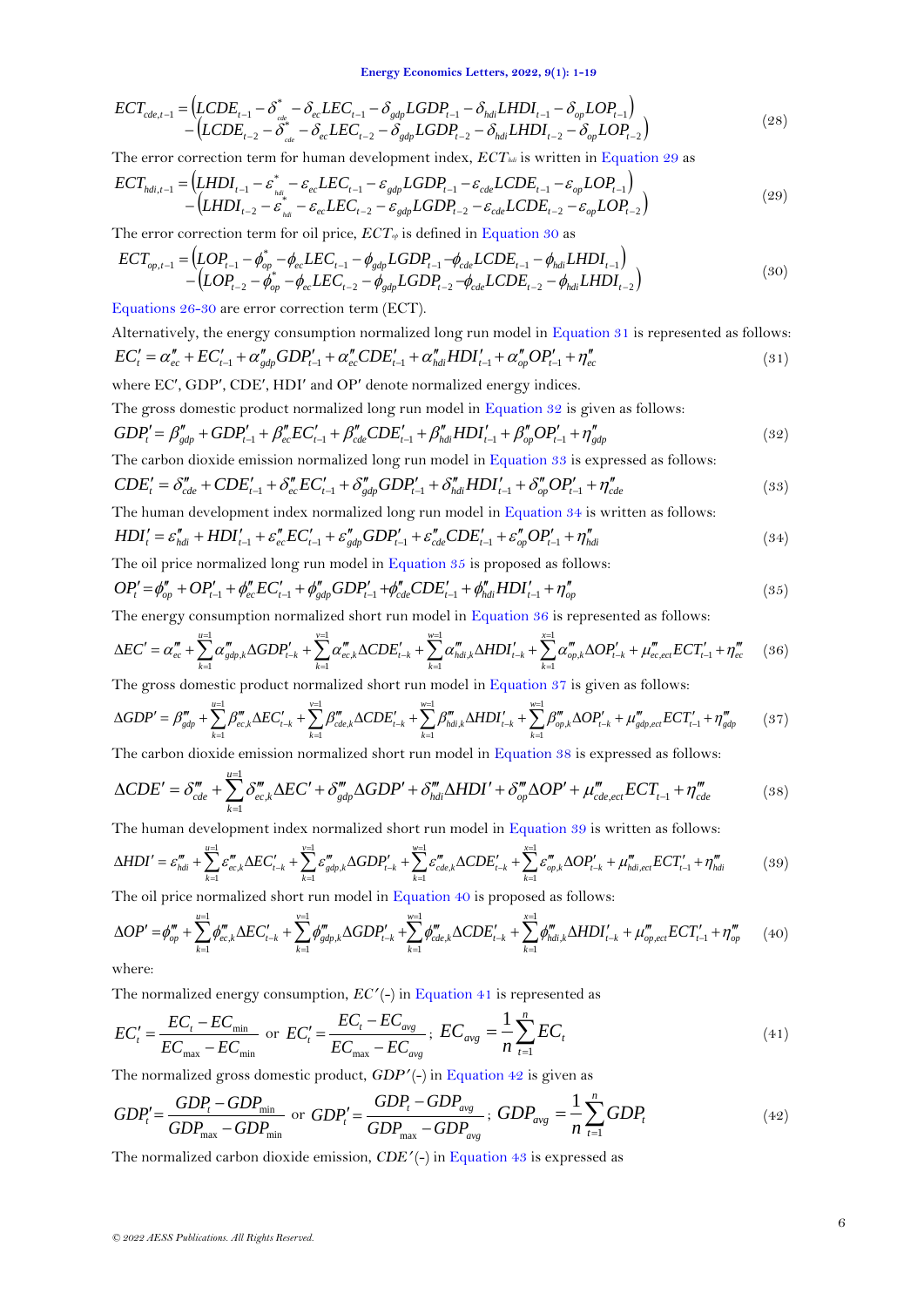$$
CDE'_{t} = \frac{CDE_{t} - CDE_{\min}}{CDE_{\max} - GDP_{\min}} \text{ or } CDE'_{t} = \frac{CDE_{t} - CDE_{avg}}{CDE_{\max} - GDP_{avg}}; CDE_{avg} = \frac{1}{n} \sum_{t=1}^{n} CDE_{t}
$$
(43)

The normalized human development index, *HDI'* (-) in [Equation 44](#page-6-0) is written as

<span id="page-6-1"></span><span id="page-6-0"></span>
$$
HDI'_{t} = \frac{HDI_{t} - HDI_{\min}}{HDI_{\max} - HDI_{\min}} \text{ or } HDI'_{t} = \frac{HDI_{t} - HDI_{avg}}{HDI_{\max} - HDI_{avg}}; \ HDI_{avg} = \frac{1}{n} \sum_{t=1}^{n} HDI_{t}
$$
(44)

The normalized oil price,  $OP'$ (-) i[n Equation 45](#page-6-1) is proposed as

$$
OP_t' = \frac{OP_t - OP_{\min}}{OP_{\max} - OP_{\min}} \text{ or } OP_t' = \frac{OP_t - OP_{\text{avg}}}{OP_{\max} - OP_{\text{avg}}} ; OP_{\text{avg}} = \frac{1}{n} \sum_{t=1}^n OP_t
$$
\n(45)

where *n* is the number of observation and subscripts; *avg*, *max,* and *min* denote average, maximum, and minimum, respectively.

The normalized error correction terms in Equations  $41 - 45$  are defined as follows:

The normalized error correction term for energy consumption, *ECT*<sup>*l<sub>e</sub>* is defined in [Equation 46](#page-6-2) as</sup>

<span id="page-6-2"></span>
$$
ECT'_{ec,t-1} = (EC'_{t-1} - \alpha^{*'}_{ce} - \alpha'_{gdp} GDP'_{t-1} - \alpha'_{ec} CDE'_{t-1} - \alpha'_{hdi} HDI'_{t-1} - \alpha'_{op} OP'_{t-1})
$$
  
-(EC'\_{t-2} - \alpha^{\*'}\_{ce} - \alpha'\_{gdp} GDP'\_{t-2} - \alpha'\_{ec} CDE'\_{t-2} - \alpha'\_{hdi} HDI'\_{t-2} - \alpha\_{op} OP'\_{t-2}) (46)

The normalized error correction term for gross domestic product,  $ECT'_{\text{gdp}}$  is given i[n Equation 47](#page-6-3) as

<span id="page-6-3"></span>
$$
ECT'_{gdp,t-1} = (GDP'_{t-1} - \beta''_{sdp} - \beta'_{ec} EC'_{t-1} - \beta_{cde} CDE'_{t-1} - \beta'_{hdi} HDI'_{t-1} - \beta'_{op} OP'_{t-1})
$$
  
-(GDP'\_{t-2} - \beta''\_{sdp} - \beta'\_{ec} EC'\_{t-2} - \beta'\_{cde} CDE'\_{t-2} - \beta'\_{hdi} HDI'\_{t-2} - \beta'\_{op} OP'\_{t-2}) \t\t(47)

The normalized error correction term for carbon dioxide emission, *ECTcde* is expressed in [Equation 48](#page-6-4) as

<span id="page-6-4"></span>
$$
ECT'_{cde,t-1} = (CDE'_{t-1} - \delta^{*'}_{cde} - \delta'_{ce}EC'_{t-1} - \delta'_{gdp}GDP'_{t-1} - \delta'_{hdi}HDI'_{t-1} - \delta'_{op}OP'_{t-1})
$$
  
-( $CDE'_{t-2} - \delta^{*'}_{cde} - \delta'_{ec}EC'_{t-2} - \delta'_{gdp}GDP'_{t-2} - \delta'_{hdi}HDI'_{t-2} - \delta'_{op}OP'_{t-2}$ ) (48)

The normalized error correction term for human development index, *ECThdi* is written in [Equation 49](#page-6-5) as

<span id="page-6-5"></span>
$$
ECT'_{hdi,t-1} = (HDI'_{t-1} - \varepsilon_{hdi}^* - \varepsilon_{ee'}^* EC'_{t-1} - \varepsilon_{gdp}'GDP'_{t-1} - \varepsilon_{cde}'CDE'_{t-1} - \varepsilon_{op}'OP'_{t-1})
$$
  
- 
$$
(HDI'_{t-2} - \varepsilon_{hdi}^* - \varepsilon_{ee}'EC'_{t-2} - \varepsilon_{gdp}'GDP'_{t-2} - \varepsilon_{cde}'CDE'_{t-2} - \varepsilon_{op}'OP'_{t-2})
$$
 (49)

<span id="page-6-6"></span>The normalized error correction term for oil price,  $ECT'_{\varphi}$  is defined in [Equation 50](#page-6-6) as

$$
ECT'_{op,t-1} = (OP'_{t-1} - \phi''_{op} - \phi'_{ec} EC'_{t-1} - \phi'_{gdp} GDP'_{t-1} - \phi'_{cde} CDE'_{t-1} - \phi'_{hdi} HDI'_{t-1})
$$
  
-
$$
-(OP'_{t-2} - \phi''_{op} - \phi'_{ec} EC'_{t-2} - \phi'_{gdp} GDP'_{t-2} - \phi'_{cde} CDE'_{t-2} - \phi'_{hdi} HDI'_{t-2})
$$
\n
$$
(50)
$$

### *2.3. Input data*

The five major energy indicators selected for this work are energy consumption (EC), the gross domestic product (GDP), carbon dioxide emission (CDE), the human development index (HDI), and oil price (OP). The data were retrieved from [IEA \(2019\)](#page-17-16); [Amadeo \(2019\)](#page-16-4); and [Roser \(2019\)](#page-17-17) and jointly from [Amadeo \(2019\)](#page-16-4); [Inflationdata](#page-17-18)  [\(2019\)](#page-17-18); and [Macrotrends \(2019\)](#page-17-19). Notably, the EC represents utility, GDP primarily denotes economic development, CDE indicates environmental development, HDI designates social development, and OP portrays economic crises or changes in the oil price due to inflation and oil slumps. The raw data is represented in [Figure 1.](#page-7-0)

The logarithmic input data are shown in [Figure 2](#page-7-1) with the five indicators presented in dimensionless form for logarithmic technique. While the input data for both the normalized average technique and the normalized minimum data are based on [Equations 41-45,](#page-5-15) they are depicted i[n Figures 3](#page-7-2) an[d 4,](#page-8-0) respectively.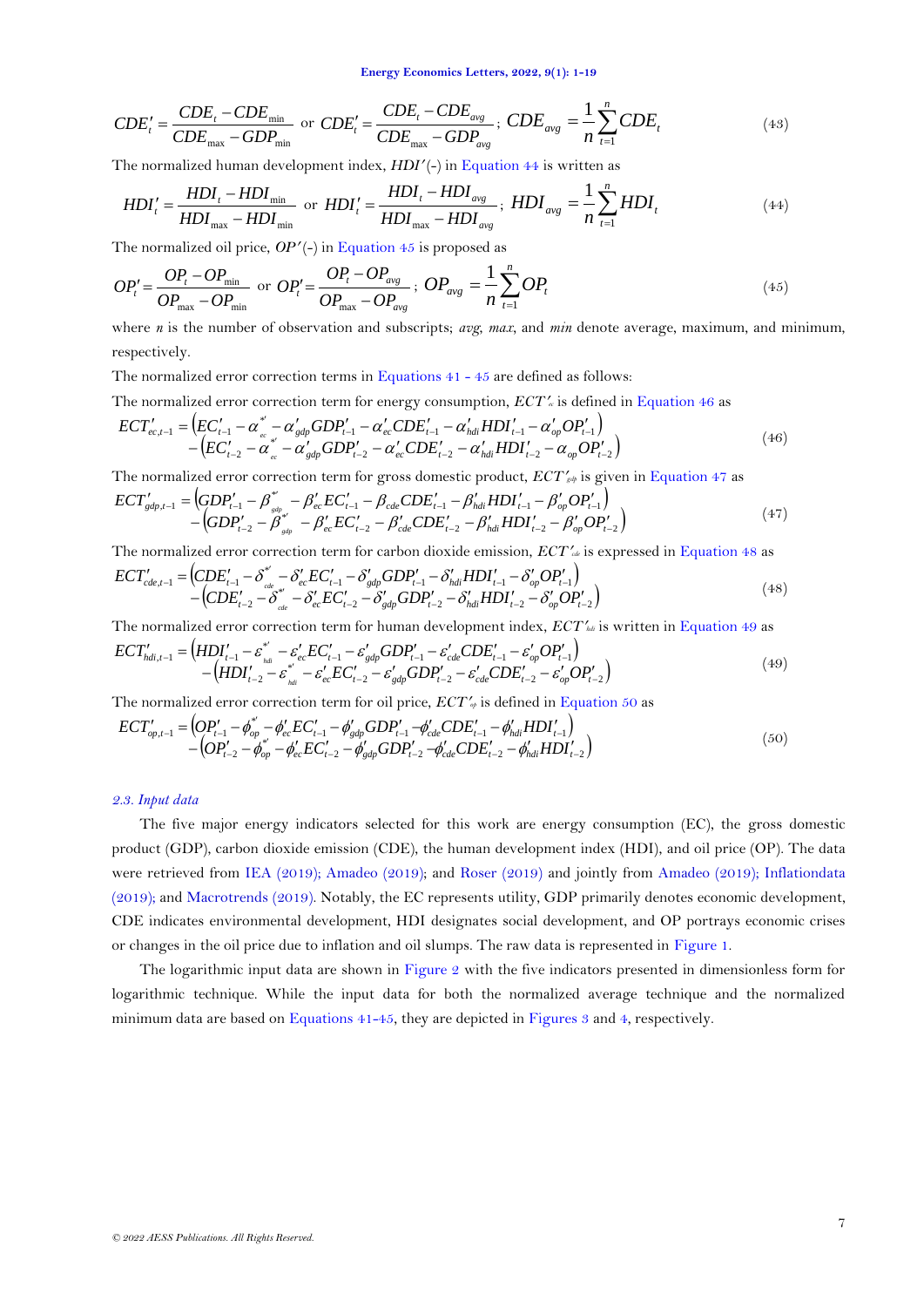<span id="page-7-2"></span><span id="page-7-1"></span><span id="page-7-0"></span>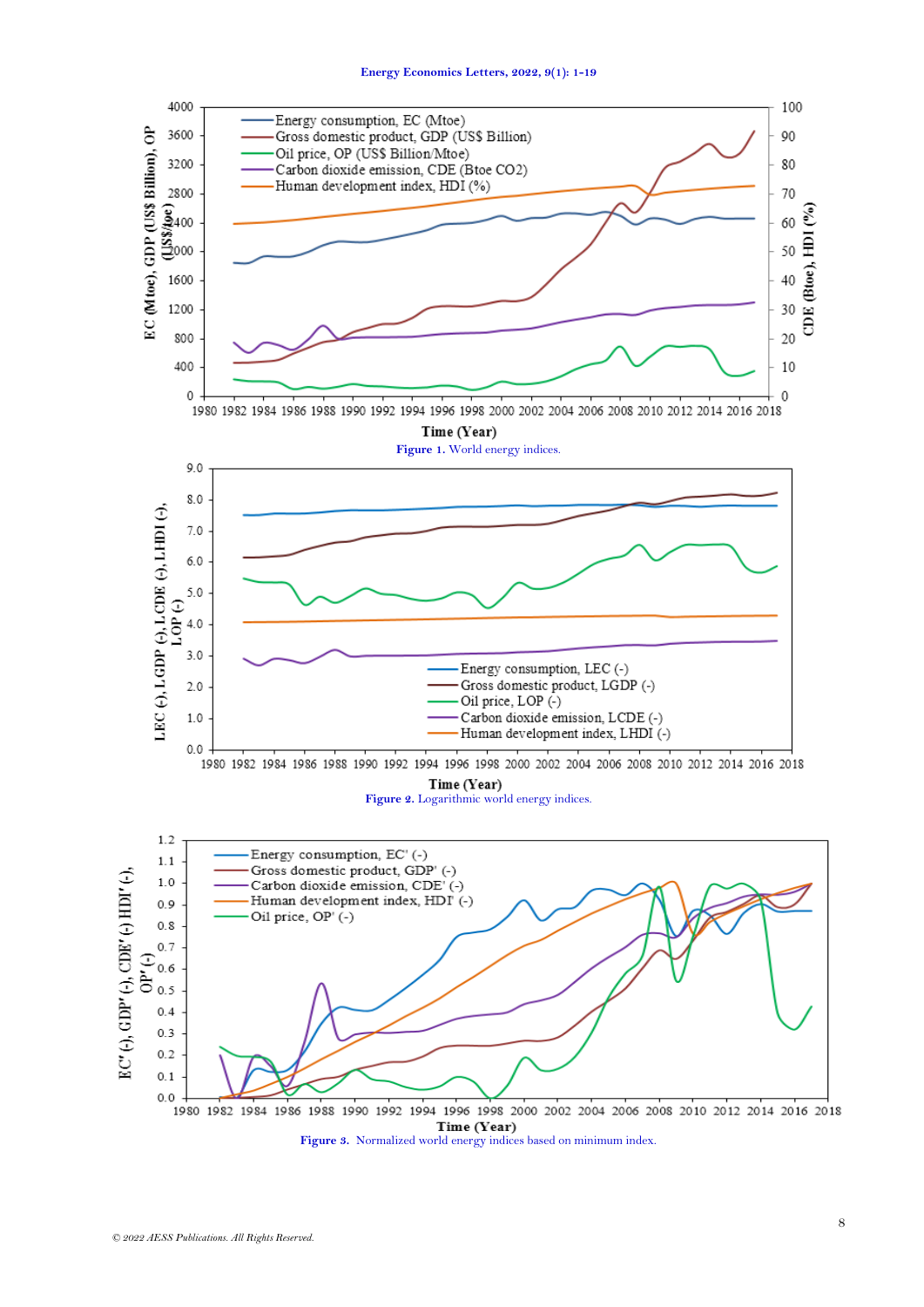

Time (Year) **Figure 4.** Normalized world energy indices based on average index.

## <span id="page-8-0"></span>**3. RESULTS AND DISCUSSION**

The results are presented in Section 3.1 inclusively in Tables  $1 - 8$  with the accompanying detailed discussion in Section 3.2.

## *3.1. Results*

[Table 1](#page-10-0) contains the augmented Dickey Fuller unit root test, [Table 2a](#page-10-1) consists of the unrestricted cointegration rank test (trace), Table 2b presents the unrestricted cointegration rank test (maximum eigenvalue), [Table 3](#page-11-0) holds the pairwise Granger causality test (lag: 2), and [Tables 4a-8a](#page-12-0) contain the logarithmic (normalized) long run analysis of VECM for LEC (EC'), LGDP (GDP'), LCDE (CDE'), LHDI (HDI'), and LOP (OP'), respectively. Tables 4b-8b contain logarithmic (normalized) short run analyses of VECM for  $\triangle$ LEC ( $\triangle$ EC'),  $\triangle$ GDP  $(\Delta GDP')$ ,  $\Delta CDE$ .

### *3.2. Discussion*

The augmented Dickey Fuller unit root test in [Table 1](#page-10-0) shows that logarithmic (normalized) results are virtually in accord as most of the indices (LEC (EC), LGDP (GDP), LCDE (CDE), LHDI (HDI), and LOP (OP)) recorded an integration order of unity at the 0.05 level, with the exception of normalized LGDP (GDP) which had an integration order of two at the second difference. This implies that both logarithmic and normalized data are quite stationary, thus, their mean, variance, and autocorrelation structures do not change over time.

Considering the stationarity of the data (LEC (EC'), LGDP (GDP'), LCDE (CDE'), LHDI (HDI'), and LOP (OP)), cointegration tests were carried out via unrestricted cointegration rank tests comprising trace and maximum eigenvalue for both logarithmic and normalized data. For the trace test, the normalized technique indicated four cointegrations at the 0.05 level, whereas the logarithmic technique indicated only three cointegrations at the 0.05 level, meaning the normalized technique is a more sensitive technique for a time series analysis of energy indices data. Furthermore, the maximum eigenvalue test for both techniques indicated an equal cointegration of two. This parity further buttresses the fact that both techniques are ideal for time series analysis of energy indices. The confirmation of cointegration by both techniques implies that there are obvious long run dynamics between the indices.

The pairwise Granger causality test in [Table 3](#page-11-0) shows that there is strong agreement between the logarithmic and normalized techniques as both virtually accepted the null hypothesis of non-causality  $\langle \langle \rangle \rangle$  between the following indicators: LGDP (GDP') <> LEC (EC'), LCDE (CDE') <> LEC (EC'), LOP (OP') <> LGDP (GDP'),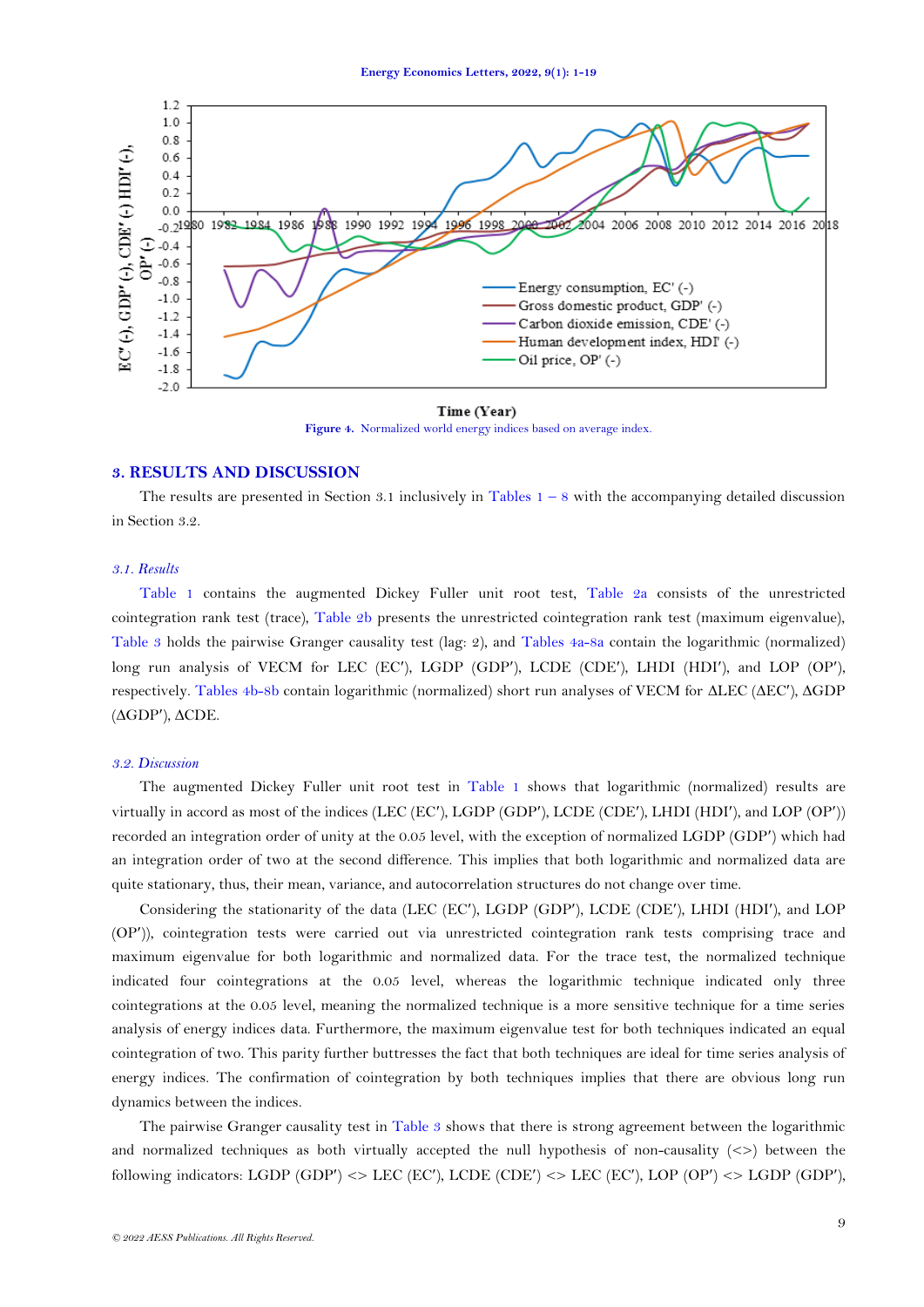LCDE (CDE')  $\langle$  LHDI (HDI'), and LOP (OP')  $\langle$  LCDE (CDE') at the global level. Thus, policy regulation becomes immaterial in the absence of causality. Also, the pairwise Granger tests for the logarithmic (normalized) techniques vehemently rejected the null hypothesis of non-causality for certain energy indices and thus established a unidirectional flow  $(\Rightarrow)$  from LEC (EC')  $\Rightarrow$  LHDI (HDI'), LOP (OP')  $\Rightarrow$  LEC (EC'), LGDP (GDP')  $\Rightarrow$  LCDE (CDE'), and LHDI (HDI')  $\Rightarrow$  LOP (OP'). Additionally, the normalized technique supports a bidirectional flow ( $\Leftrightarrow$ ) between  $GDP' \Leftrightarrow HDI'$  and  $HDI' \Leftrightarrow OP'$ .

Considering the joint unidirectional causality, there is consequently a need for policies that will regulate LHDI (HDI) (e.g., social equity, investment in education, urbanization, population structure, political participation, etc.). Of course, these will not affect LEC (LEC), policies that will regulate LEC (EC) (e.g., energy efficiency, alternative energy sources, industrialization, etc.) will categorically not disturb LOP (OP), policies that will regulate LCDE (CDE) (e.g., greenhouse gas, environmental protection, industrial applications, deforestation, etc.) will not upset LGDP (GDP'), and policies that will regulate LOP (OP') (e.g., subvention, tariff, supply, import and export, inflation, poverty reduction, etc.) will not change LHDI (HDI).

The policies above will not be inimical to sustainable development. Moreover, policies that will regulate LHDI (HDI) (e.g., social equity, investment in education, urbanization, population structure, political participation, etc.) will not alter OP (OP'). Normalized techniques indicate that critical conditions exist in the bidirectional causality as any conservative regulation in one of the indicators GDP (via resource exploitation, free economy, free flow of services, goods, consumer benefits, resource allocation, entrepreneurship, etc.), HDI' (via social equity, investment in education, urbanization, population structure, political participation, etc.), OP (via subvention, tariff, supply, import and export, inflation, poverty reduction, etc.), or HDI' (via social equity, investment in education, urbanization, population structure, political participation, etc.).

Consistently, [Tables 4a,](#page-12-0) [5a,](#page-12-1) [6a](#page-13-0) and [7a](#page-14-0) indicate that the independent indices for logarithmic (normalized) techniques LOP (OP), LGDP (GDP), and LEC (EC) influenced (Grange caused) the dependent indices LEC (EC), LCDE (CDE), and LHDI (HDI), respectively. These results further support that there is an overwhelming agreement between the two techniques. Also, the dependency established in [Tables 4a,](#page-12-0) [5a,](#page-12-1) [6a](#page-13-0) and [7a](#page-14-0) for logarithmic and normalized techniques is in good agreement with the pairwise Granger test for both techniques. It is worth noting that the long run test consolidated with the pairwise Granger test in establishing causality between the indices.

The coefficients of the error correction term for both logarithmic and normalized techniques in [Tables 4b-8b](#page-12-2) are in total agreement. [Tables 4b,](#page-12-2) [5b,](#page-13-1) and [7b](#page-14-1) produced positive coefficients for logarithmic (normalized) techniques consisting of 0.1479 (0.09016), 0.40614 (0.444645), and 0.10313 (0.1185) for  $\triangle$ LEC ( $\triangle$ EC'),  $\triangle$ LGDP ( $\triangle$ GDP'), and LHDI (HDI) as a dependent variable, respectively. These positive coefficients indicate that short run cannot converge to long run equilibrium. Moreover, the long run coefficients are less than unity, which supports that there are long run cointegration exits. However, [Tables 6b](#page-13-2) and [8b](#page-15-0) indicated negative coefficients for logarithmic (normalized) techniques consisting of -0.33247 (-0.27899) and -0.16387 (-0.33492) for the dependent variables  $\triangle$ LCDE ( $\triangle$ CDE') and  $\triangle$ LOP ( $\triangle$ OP'), respectively. These negative coefficients show that there is a likelihood of short run converging to long run equilibrium and further support that there is two cointegration based on the unrestricted cointegration rank test (maximum eigenvalue) in Table 2b.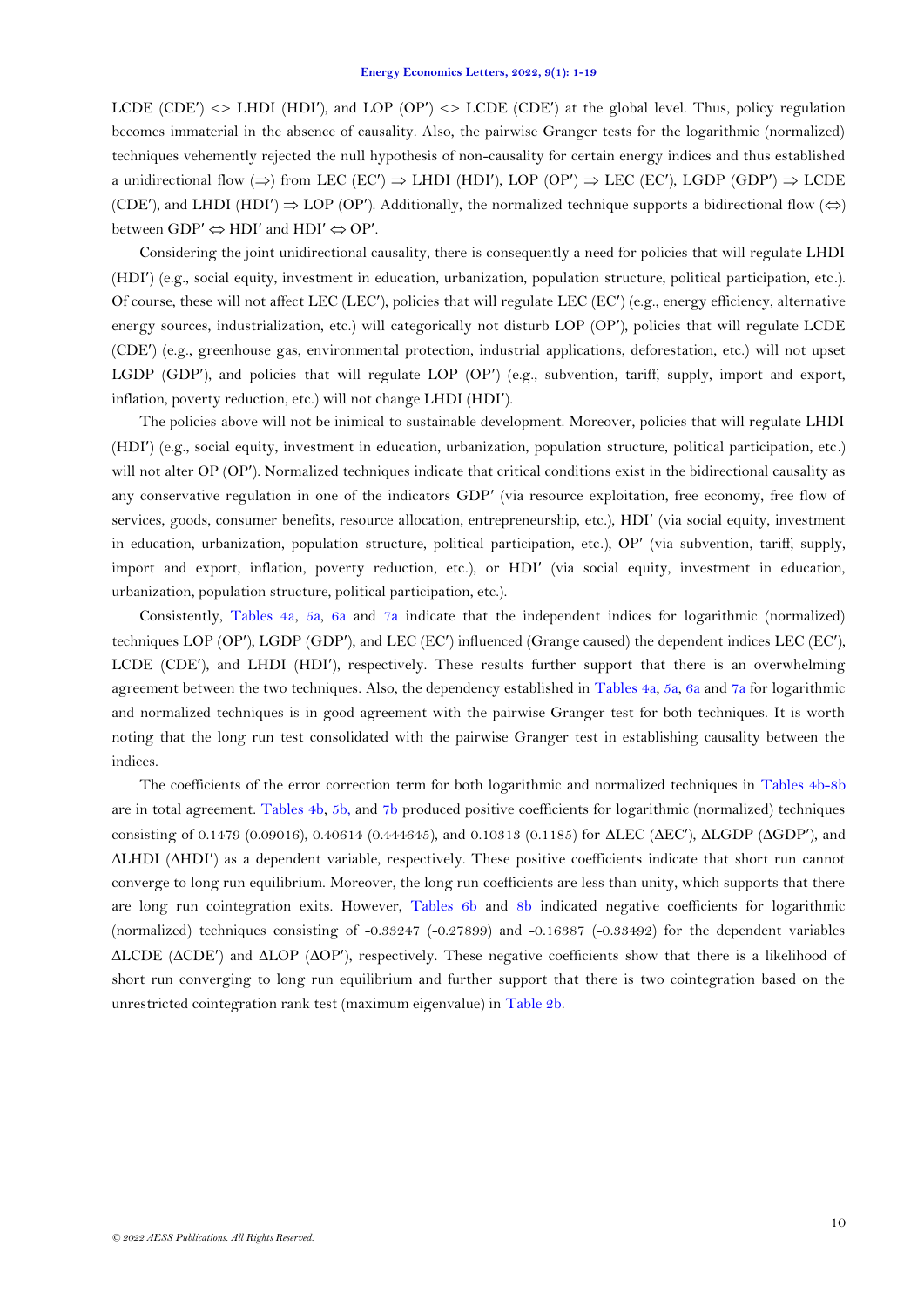|                |                 | Logarithmic energy indices |             |             |                | Normalized energy indices (based on average index) |                   |             |             |  |
|----------------|-----------------|----------------------------|-------------|-------------|----------------|----------------------------------------------------|-------------------|-------------|-------------|--|
| Hypothesized   | <b>ADF Test</b> | Mackinnon                  |             | Order of    | Hypothesized   | <b>ADF</b> Test                                    | Mackinnon         |             | Order of    |  |
| No. of $CE(s)$ | Statistic       | critical value             | Probability | Integration | No. of $CE(s)$ | <b>Statistic</b>                                   | critical          | Probability | Integration |  |
|                |                 | $\omega$ 5%                |             |             |                |                                                    | value $\omega$ 5% |             |             |  |
| <b>LEC</b>     | $-5.776846$     | $-2.951125$                | 0.0000      | I(1)        | EC'            | $-5.962724$                                        | $-2.951125$       | 0.0000      | I(1)        |  |
| LGDP           | $-4.195259$     | $-2.951125$                | 0.0024      | I(1)        | GDP'           | $-8.632318$                                        | $-2.951125$       | 0.0024      | I(2)        |  |
| <b>LCDE</b>    | $-9.084328$     | $-2.951125$                | 0.0000      | I(1)        | CDF'           | $-8.480760$                                        | $-2.951125$       | 0.0000      | I(1)        |  |
| <b>LHDI</b>    | $-5.592261$     | $-2.951125$                | 0.0000      | I(1)        | HDI'           | $-5.719149$                                        | $-2.951125$       | 0.0000      | I(1)        |  |
| LOP            | $-5.867349$     | $-2.951125$                | 0.0000      | I(1)        | OP'            | $-5.974634$                                        | $-2.951125$       | 0.0000      | I(1)        |  |

**Table 1.** Augmented Dickey Fuller unit root test.

#### **Table 2a.** Unrestricted cointegration rank test (trace).

|                                |            |                           | Logarithmic energy indices |         | Normalized energy indices (based on average index) |                           |                        |           |  |  |
|--------------------------------|------------|---------------------------|----------------------------|---------|----------------------------------------------------|---------------------------|------------------------|-----------|--|--|
| Hypothesized<br>No. of $CE(s)$ | Eigenvalue | Trace<br><b>Statistic</b> | 0.05 Critical<br>value     | Prob.** | Eigenvalue                                         | Trace<br><b>Statistic</b> | 0.05 Critical<br>Value | $Prob.**$ |  |  |
| None $*$                       | 0.834336   | 118.6567                  | 69.81889                   | 0.0000  | 0.829512                                           | 132.0530                  | 69.81889               | 0.0000    |  |  |
| At most $1^*$                  | 0.580779   | 59.32946                  | 47.85613                   | 0.0029  | 0.738323                                           | 75.44209                  | 47.85613               | 0.0000    |  |  |
| At most $2^*$                  | 0.401249   | 30.64072                  | 29.79707                   | 0.0399  | 0.404726                                           | 32.54143                  | 29.79707               | 0.0236    |  |  |
| At most $3$ *                  | 0.263130   | 13.71471                  | 15.49471                   | 0.0911  | 0.325463                                           | 15.94196                  | 15.49471               | 0.0428    |  |  |
| At most 4                      | 0.104393   | 3.638360                  | 3.841466                   | 0.0565  | 0.099187                                           | 3.342653                  | 3.841466               | 0.0675    |  |  |

<span id="page-10-0"></span>Note: Trace test indicates 4 cointegrating eqn(s) at the 0.05 level

\* denotes rejection of the hypothesis at the 0.05 level

\*[\\*MacKinnon, Haug, and Michelis \(1999\)](#page-17-20) p-values.

#### **Table 2b.** Unrestricted cointegration rank test (maximum eigenvalue).

|                                |            |                  | Logarithmic energy indices |           | Normalized energy indices (based on average index) |                  |               |           |  |  |
|--------------------------------|------------|------------------|----------------------------|-----------|----------------------------------------------------|------------------|---------------|-----------|--|--|
| Hypothesized<br>No. of $CE(s)$ | Eigenvalue | Trace            | 0.05 Critical              | $Prob.**$ | Eigenvalue                                         | Trace            | 0.05 Critical | $Prob.**$ |  |  |
|                                |            | <b>Statistic</b> | Value                      |           |                                                    | <b>Statistic</b> | Value         |           |  |  |
| None $*$                       | 0.834336   | 59.32725         | 33.87687                   | 0.0000    | 0.829512                                           | 56.61088         | 33.87687      | 0.0000    |  |  |
| At most $1^*$                  | 0.580779   | 28.68874         | 27.58434                   | 0.0360    | 0.738323                                           | 42.90067         | 27.58434      | 0.0003    |  |  |
| At most $2^*$                  | 0.401249   | 16.92601         | 21.13162                   | 0.1755    | 0.404726                                           | 16.59947         | 21.13162      | 0.1918    |  |  |
| At most $3^*$                  | 0.263130   | 10.07635         | 14.26460                   | 0.2070    | 0.325463                                           | 12.59931         | 14.26460      | 0.0901    |  |  |
| At most 4                      | 0.104393   | 3.638360         | 3.841466                   | 0.0565    | 0.099187                                           | 3.342653         | 3.841466      | 0.0675    |  |  |

<span id="page-10-1"></span>Note: Max-eigenvalue test indicates 2 cointegrating eqn(s) at the 0.05 level

\*denotes rejection of the hypothesis at the 0.05 level

\*[\\*MacKinnon et al. \(1999\)](#page-17-20) p-values.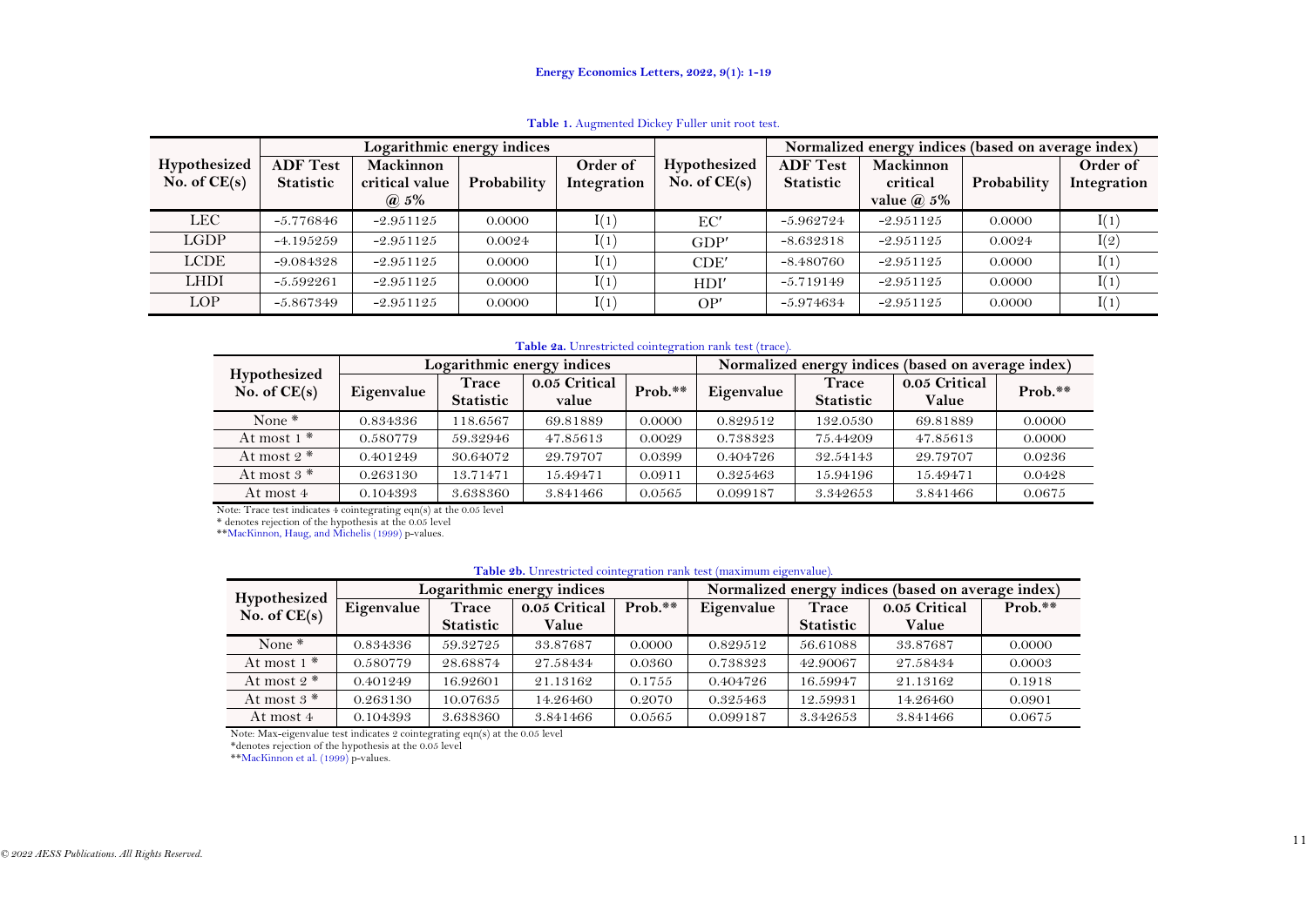| <b>Table 3.</b> Pairwise Granger causality test (lag: 2). |  |  |  |
|-----------------------------------------------------------|--|--|--|
|                                                           |  |  |  |

<span id="page-11-0"></span>

| <b>Null Hypothesis:</b>                      |      |         | Logarithmic energy indices |          | Normalized energy<br>indices (based on<br>average index) | Normalized energy indices<br>(based on minimum index) |           |
|----------------------------------------------|------|---------|----------------------------|----------|----------------------------------------------------------|-------------------------------------------------------|-----------|
|                                              | Obs. | f-Value | Prob> f                    | f-Value' | Prob> f '                                                | f-Value'                                              | Prob> f ' |
| LGDP(GDP') does not Granger Cause LEC(EC')   | 34   | 0.48131 | 0.6228                     | 2.37839  | 0.1105                                                   | 2.37839                                               | 0.1105    |
| LEC(EC') does not Granger Cause LGDP(GDP')   | 34   | 0.37460 | 0.6908                     | 0.25402  | 0.7774                                                   | 0.25402                                               | 0.7774    |
| LHDI(HDI') does not Granger Cause LEC(EC')   | 34   | 0.11909 | 0.8882                     | 0.11436  | 0.8923                                                   | 0.11436                                               | 0.8923    |
| LEC(EC') does not Granger Cause LHDI(HDI')   | 34   | 8.68729 | 0.0011                     | 9.32884  | 0.0007                                                   | 9.32884                                               | 0.0007    |
| LCDE(CDE') does not Granger Cause LEC(EC')   | 34   | 0.39598 | 0.6766                     | 0.46244  | 0.6343                                                   | 0.46244                                               | 0.6343    |
| LEC(EC') does not Granger Cause LCDE(CDE')   | 34   | 0.32106 | 0.7279                     | 0.33135  | 0.7206                                                   | 0.33135                                               | 0.7206    |
| LOP(OP') does not Granger Cause LEC(EC')     | 34   | 3.34719 | 0.0492                     | 4.50751  | 0.0197                                                   | 4.50751                                               | 0.0197    |
| LEC(EC') does not Granger Cause LOP(OP')     | 34   | 2.14769 | 0.1350                     | 1.11686  | 0.3410                                                   | 1.11686                                               | 0.3410    |
| LHDI(HDI') does not Granger Cause LGDP(GDP') | 34   | 2.05918 | 0.1458                     | 4.15586  | 0.0259                                                   | 4.15586                                               | 0.0259    |
| LGDP(GDP') does not Granger Cause LHDI(HDI') | 34   | 2.06149 | 0.1455                     | 3.42485  | 0.0462                                                   | 3.42485                                               | 0.0462    |
| LCDE(CDE')does not Granger Cause LGDP(GDP')  | 34   | 1.24695 | 0.3023                     | 1.41016  | 0.2603                                                   | 1.41016                                               | 0.2603    |
| LGDP(GDP') does not Granger Cause LCDE(CDE') | 34   | 6.46754 | 0.0048                     | 4.39686  | 0.0215                                                   | 4.39686                                               | 0.0215    |
| LOP(OP') does not Granger Cause LGDP(GDP')   | 34   | 0.43643 | 0.6505                     | 1.99473  | 0.1543                                                   | 1.99473                                               | 0.1543    |
| LGDP(GDP') does not Granger Cause LOP(OP')   | 34   | 2.88508 | 0.0720                     | 2.95183  | 0.0681                                                   | 2.95183                                               | 0.0681    |
| LCDE(CDE') does not Granger Cause LHDI(HDI') | 34   | 0.17750 | 0.8383                     | 0.24954  | 0.7808                                                   | 0.24954                                               | 0.7808    |
| HDI(HDI') does not Granger Cause LCDE(CDE')  | 34   | 1.92936 | 0.1634                     | 1.47473  | 0.2455                                                   | 1.47473                                               | 0.2455    |
| LOP(OP') does not Granger Cause LHDI(HDI')   | 34   | 2.97679 | 0.0667                     | 6.54429  | 0.0045                                                   | 6.54429                                               | 0.0045    |
| LHDI(HDI') does not Granger Cause LOP(OP')   | 34   | 3.78988 | 0.0345                     | 3.87234  | 0.0323                                                   | 3.87234                                               | 0.0323    |
| LOP(OP') does not Granger Cause LCDE(CDE')   | 34   | 0.72491 | 0.4929                     | 0.41445  | 0.6646                                                   | 0.41445                                               | 0.6646    |
| LCDE(CDE') does not Granger Cause LOP(OP')   | 34   | 1.99360 | 0.1544                     | 1.20555  | 0.3141                                                   | 1.20555                                               | 0.3141    |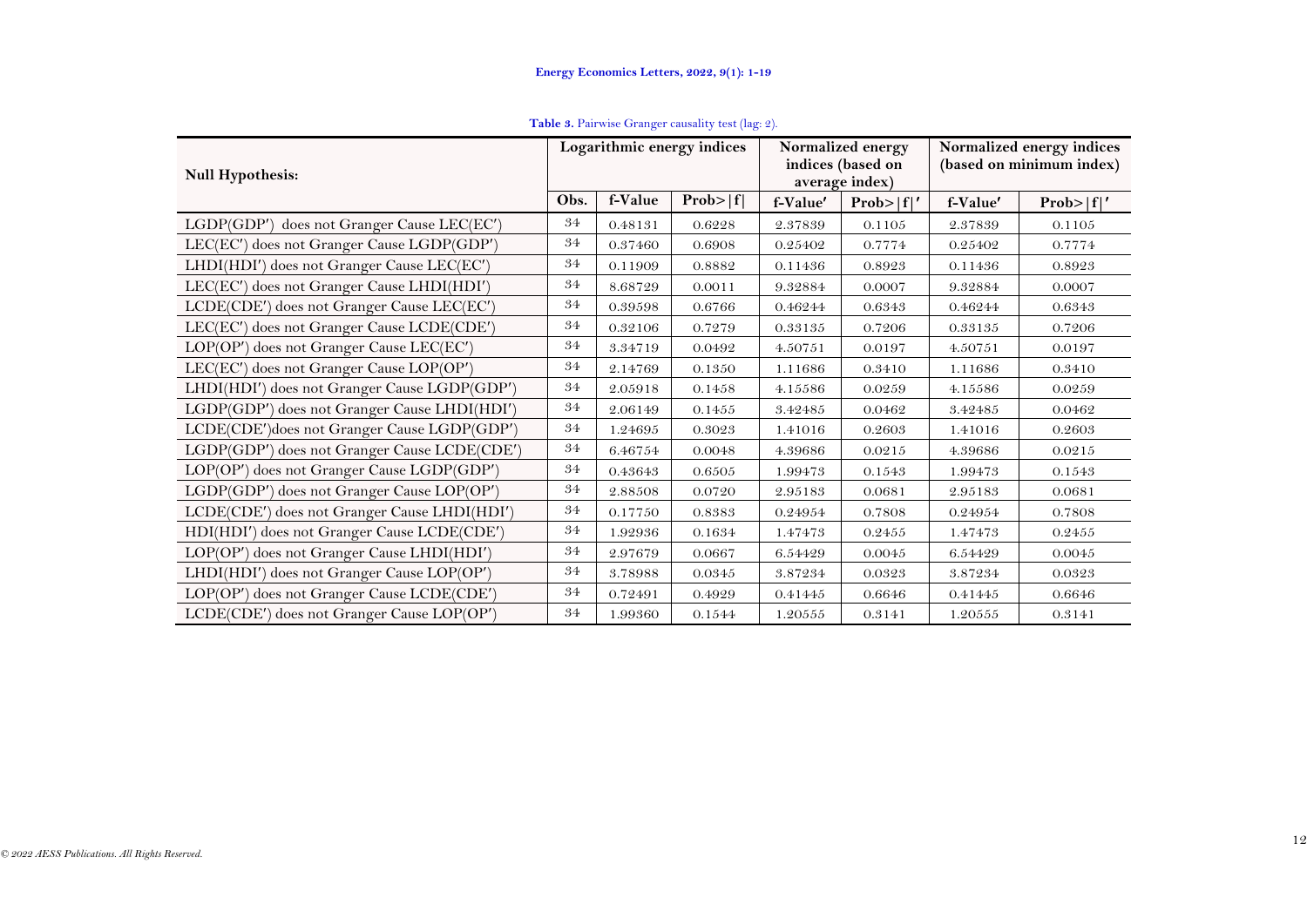|           |            | Logarithmic energy indices |           |            | Normalized energy indices |            |                 |            |            |  |
|-----------|------------|----------------------------|-----------|------------|---------------------------|------------|-----------------|------------|------------|--|
| EC        | Value      | <b>Standard</b>            | t-Value   | Prob> t    | EC'                       | Value      | <b>Standard</b> | t-Value    | Prob> t    |  |
|           |            | Error                      |           |            |                           |            | Error           |            |            |  |
| Intercept | 1.0815     | 0.47776                    | 2.26367   | 0.03125    | Intercept                 | 0.10746    | 0.03209         | 3.34889    | 0.00226    |  |
| $EC(-1)$  | 0.62319    | 0.11295                    | 5.51716   | 6.03311E-6 | $EC'(-1)$                 | 0.72205    | 0.1249          | 5.78094    | 2.90974E-6 |  |
| $GDP(-1)$ | 0.02826    | 0.02138                    | 1.32176   | 0.19658    | $GDP'(-1)$                | 0.07846    | 0.14966         | 0.52428    | 0.60407    |  |
| $CDE(-1)$ | $-0.03434$ | 0.04785                    | $-0.7176$ | 0.47874    | $CDE'(-1)$                | $-0.04$    | 0.15014         | $-0.26644$ | 0.79179    |  |
| $HDI(-1)$ | 0.45468    | 0.22563                    | 2.01512   | 0.05324    | $HDI'(-1)$                | 0.2397     | 0.14829         | 1.61637    | 0.11684    |  |
| $OP(-1)$  | $-0.03045$ | 0.00839                    | $-3.6289$ | 0.00108    | $OP'(-1)$                 | $-0.15542$ | 0.05918         | $-2.62643$ | 0.01364    |  |

**Table 4a.** Long run analysis of energy consumption with respect to energy indices.

**Table 4b.** Short run analysis of energy consumption with respect to energy indices.

|                   |            | Logarithmic energy indices |            |         | Normalized energy indices |            |                 |            |         |  |
|-------------------|------------|----------------------------|------------|---------|---------------------------|------------|-----------------|------------|---------|--|
| <b>ALEC</b>       | Value      | Standard                   | t-Value    | Prob> t | $\Delta$ EC'              | Value      | <b>Standard</b> | t-Value    | Prob> t |  |
|                   |            | Error                      |            |         |                           |            | Error           |            |         |  |
| Intercept         | 0.00511    | 0.00611                    | 0.83648    | 0.40997 | Intercept                 | 0.03431    | 0.02232         | 1.53719    | 0.13547 |  |
| $ALGDP(-1)$       | 0.01483    | 0.07539                    | 0.19673    | 0.84546 | $ALGDP'(-1)$              | $-0.54197$ | 0.56734         | $-0.95528$ | 0.34761 |  |
| $ALCDE(-1)$       | $-0.00599$ | 0.04463                    | $-0.13421$ | 0.8942  | $\triangle CDE'(-1)$      | 0.05429    | 0.12125         | 0.44776    | 0.65777 |  |
| $\Delta LHDI(-1)$ | 0.51895    | 0.54513                    | 0.95197    | 0.34926 | $\Delta LHDI'(-1)$        | 0.02444    | 0.24143         | 0.10123    | 0.92009 |  |
| $ALOP(-1)$        | $-0.04134$ | 0.0178                     | $-2.32177$ | 0.02774 | $ALOP'(-1)$               | $-0.11151$ | 0.11956         | $-0.93265$ | 0.35898 |  |
| $ECT(-1)$         | 0.1479     | 0.19316                    | 0.76569    | 0.45027 | $ECT'(-1)$                | 0.09016    | 0.1874          | 0.48111    | 0.63418 |  |

**Table 5a.** Long run analysis of gross domestic product with respect to energy indices

<span id="page-12-2"></span><span id="page-12-1"></span><span id="page-12-0"></span>

|            |            | Logarithmic energy indices |            |             | Normalized energy indices |            |                 |            |             |  |  |
|------------|------------|----------------------------|------------|-------------|---------------------------|------------|-----------------|------------|-------------|--|--|
| <b>GDP</b> | Value      | <b>Standard</b>            | t-Value    | Prob> t     | GDP'                      | Value      | <b>Standard</b> | t-Value    | Prob> t     |  |  |
|            |            | Error                      |            |             |                           |            | Error           |            |             |  |  |
| Intercept  | $-1.0409$  | 1.60958                    | $-0.64669$ | 0.52292     | Intercept                 | 0.00348    | 0.01892         | 0.1839     | 0.85537     |  |  |
| $GDP(-1)$  | 0.92345    | 0.07203                    | 12.82087   | 1.78524E-13 | $GDP/-1$                  | 0.89583    | 0.08823         | 10.15382   | 4.66269E-11 |  |  |
| $EC(-1)$   | $-0.34937$ | 0.38054                    | $-0.91809$ | 0.36614     | $EC'(-1)$                 | $-0.11365$ | 0.07363         | $-1.54345$ | 0.13356     |  |  |
| $CDE(-1)$  | 0.07247    | 0.1612                     | 0.44955    | 0.65638     | $CDE'(-1)$                | 0.11548    | 0.08851         | 1.30466    | 0.20227     |  |  |
| $HDI(-1)$  | 1.00183    | 0.76016                    | 1.31793    | 0.19784     | $HDI'(-1)$                | 0.15276    | 0.08742         | 1.74732    | 0.09116     |  |  |
| $OP(-1)$   | $-0.0158$  | 0.02827                    | $-0.55886$ | 0.58055     | $OP'(-1)$                 | $-0.02999$ | 0.03489         | $-0.85966$ | 0.39703     |  |  |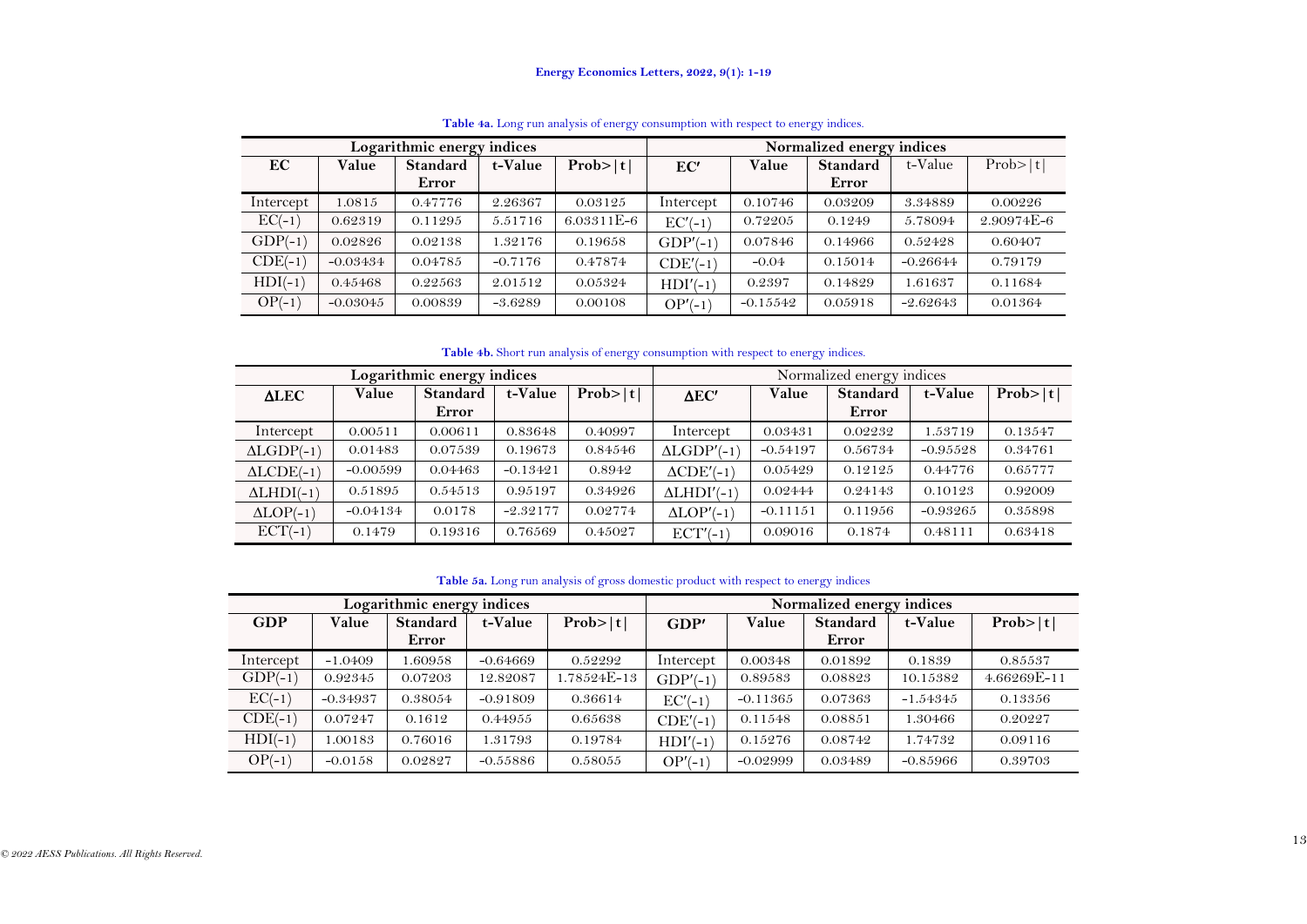|                   |            | Logarithmic energy indices |            |         | Normalized energy indices |            |                 |            |         |  |
|-------------------|------------|----------------------------|------------|---------|---------------------------|------------|-----------------|------------|---------|--|
| <b>ALGDP</b>      | Value      | <b>Standard</b>            | t-Value    | Prob> t | $\triangle$ GDP'          | Value      | <b>Standard</b> | t-Value    | Prob> t |  |
|                   |            | Error                      |            |         |                           |            | Error           |            |         |  |
| Intercept         | 0.04471    | 0.01577                    | 2.83452    | 0.00842 | Intercept                 | 0.04392    | 0.01951         | 2.25143    | 0.03239 |  |
| $\Delta LEC(-1)$  | $-0.12063$ | 0.50676                    | $-0.23803$ | 0.81359 | $\triangle$ EC'(-1)       | $-0.12028$ | 0.07291         | $-1.64961$ | 0.1102  |  |
| $ALCDE(-1)$       | 0.55681    | 0.31102                    | 1.79028    | 0.08423 | $\triangle CDE'(-1)$      | 0.30213    | 0.19827         | 1.52379    | 0.13878 |  |
| $\Delta LHDI(-1)$ | 0.79465    | 1.41496                    | 0.56161    | 0.57885 | $\Delta HDI'(-1)$         | $-0.06063$ | 0.13958         | $-0.43435$ | 0.66736 |  |
| $ALOP(-1)$        | $-0.01799$ | 0.03573                    | $-0.50368$ | 0.61843 | $\Delta$ OP'(-1           | $-0.04158$ | 0.04958         | $-0.83882$ | 0.40868 |  |
| $ECT(-1)$         | 0.40614    | 0.194                      | 2.09348    | 0.04549 | $ECT'(-1)$                | 0.44645    | 0.31269         | 1.42775    | 0.16442 |  |

**Table 5b.** Short run analysis of gross domestic product with respect to energy indices

**Table 6a.** Long run analysis of carbondioxide emission with respect to energy indices.

|            |            | Logarithmic energy indices |            |         | Normalized energy indices |            |                 |            |         |  |
|------------|------------|----------------------------|------------|---------|---------------------------|------------|-----------------|------------|---------|--|
| <b>CDE</b> | Value      | <b>Standard</b>            | t-Value    | Prob> t | CDF <sup>'</sup>          | Value      | <b>Standard</b> | t-Value    | Prob> t |  |
|            |            | Error                      |            |         |                           |            | Error           |            |         |  |
| Intercept  | .26942     | 1.90065                    | 0.66789    | 0.50949 | Intercept                 | 0.0506     | 0.02728         | 1.85488    | 0.07381 |  |
| $CDE(-1)$  | 0.07923    | 0.19035                    | 0.41625    | 0.68029 | $CDE'(-1)$                | 0.19618    | 0.19957         | 0.98301    | 0.33373 |  |
| $EC(-1)$   | $-0.64522$ | 0.44936                    | $-1.43588$ | 0.16174 | $EC'(-1)$                 | $-0.09025$ | 0.12037         | $-0.74984$ | 0.45939 |  |
| $GDP(-1)$  | 0.28496    | 0.08505                    | 3.35044    | 0.00225 | $GDP'(-1)$                | 0.70908    | 0.25461         | 2.78499    | 0.00933 |  |
| $HDI(-1)$  | 1.10981    | 0.89762                    | 1.23639    | 0.22623 | $HDI'(-1)$                | 0.27068    | 0.1693          | 1.59887    | 0.12069 |  |
| $OP(-1)$   | $-0.01507$ | 0.03338                    | $-0.45153$ | 0.65497 | $OP'(-1)$                 | $-0.06915$ | 0.11083         | $-0.62387$ | 0.53759 |  |

**Table 6b.** Short run analysis of carbondioxide emission with respect to energy indices.

<span id="page-13-2"></span><span id="page-13-1"></span><span id="page-13-0"></span>

|                     |            | Logarithmic energy indices |            |         | Normalized energy indices |            |                 |            |         |  |
|---------------------|------------|----------------------------|------------|---------|---------------------------|------------|-----------------|------------|---------|--|
| <b>ALCDE</b>        | Value      | <b>Standard</b>            | t-Value    | Prob> t | $\triangle$ CDE'          | Value      | <b>Standard</b> | t-Value    | Prob> t |  |
|                     |            | Error                      |            |         |                           |            | Error           |            |         |  |
| Intercept           | 0.01362    | 0.02203                    | 0.61816    | 0.54146 | Intercept                 | 0.03525    | 0.03033         | 1.16234    | 0.25491 |  |
| $\triangle LEC(-1)$ | $-0.32944$ | 0.69148                    | $-0.47643$ | 0.63747 | $\Delta$ EC'(-1)          | $-0.15608$ | 0.24683         | $-0.63232$ | 0.5323  |  |
| $ALGDP(-1)$         | 0.24026    | 0.26879                    | 0.89386    | 0.37901 | $\triangle$ GDP'(-1)      | 0.09663    | 0.77486         | 0.1247     | 0.90165 |  |
| $\Delta LHDI(-1)$   | $-0.34382$ | 1.47227                    | $-0.23353$ | 0.81705 | $\Delta HDI'(-1)$         | $-0.16044$ | 0.33227         | $-0.48287$ | 0.63294 |  |
| $ALOP(-1)$          | $-0.03051$ | 0.05373                    | $-0.56789$ | 0.57463 | $\Delta OP'(-1)$          | $-0.05667$ | 0.17387         | $-0.32595$ | 0.74689 |  |
| $ECT(-1)$           | $-0.33247$ | 0.16479                    | $-2.01758$ | 0.05331 | $ECT'(-1)$                | $-0.27899$ | 0.17465         | $-1.59742$ | 0.1214  |  |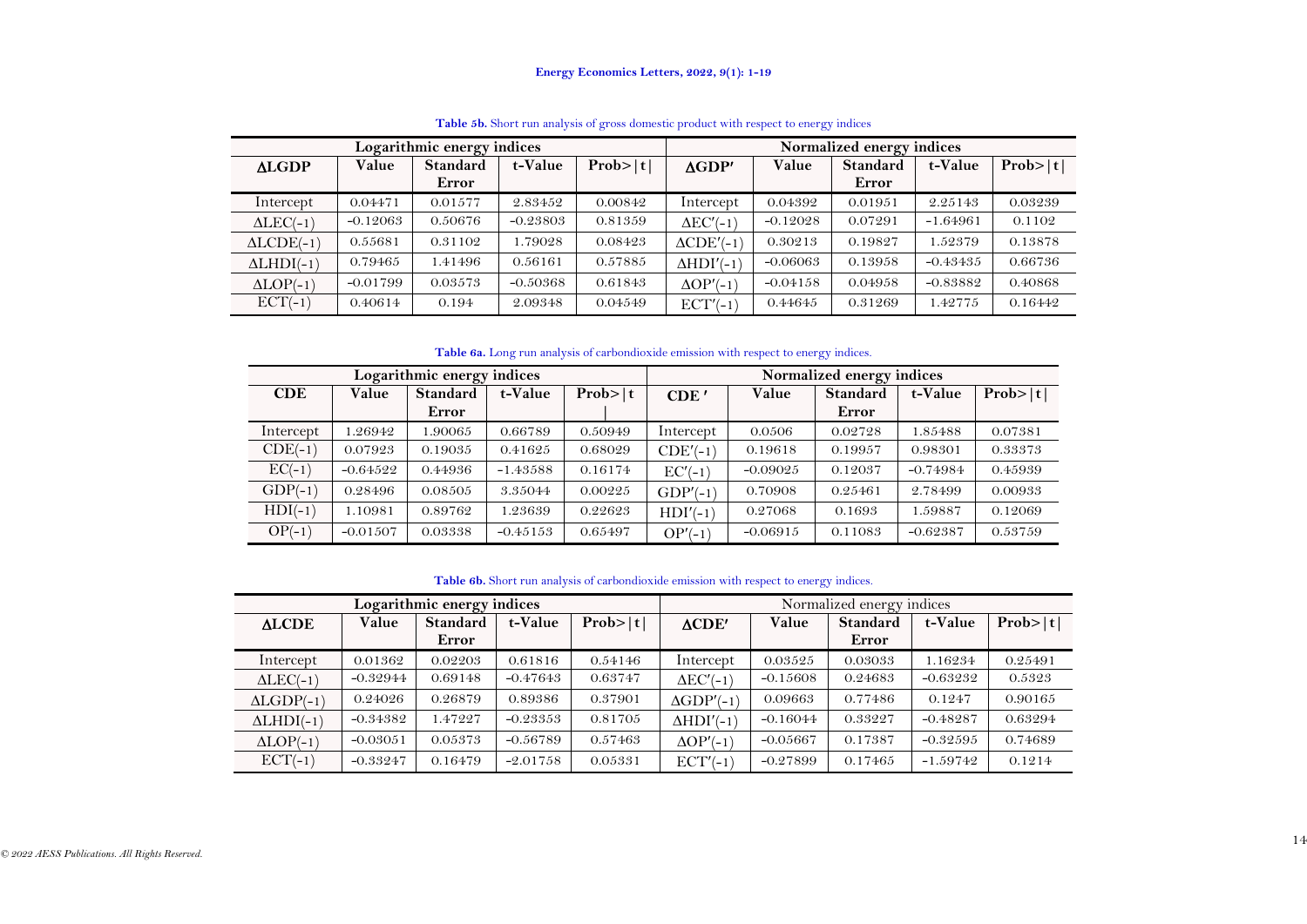|              |            | Logarithmic energy indices |            |            | Normalized energy indices |            |                 |            |            |  |
|--------------|------------|----------------------------|------------|------------|---------------------------|------------|-----------------|------------|------------|--|
| <b>HDI</b>   | Value      | <b>Standard</b>            | t-Value    | Prob> t    | HDI'                      | Value      | <b>Standard</b> | t-Value    | Prob> t    |  |
|              |            | Error                      |            |            |                           |            | Error           |            |            |  |
| Intercept    | 0.13254    | 0.1985                     | 0.66771    | 0.5096     | Intercept                 | 0.00652    | 0.01903         | 0.34275    | 0.73426    |  |
| $HDI(-1)$    | 0.57705    | 0.09375                    | 6.1554     | 1.04085E-6 | $HDI'(-1)$                | 0.51901    | 0.08794         | 5.90165    | 2.08683E-6 |  |
| $EC(-1)$     | 0.20404    | 0.04693                    | 4.3478     | .54504E-4  | $EC'(-1)$                 | 0.40483    | 0.07407         | 5.46531    | 6.96553E-6 |  |
| $GDP(-1)$    | 0.00947    | 0.00888                    | 1.06657    | 0.29496    | $GDP'(-1)$                | 0.14908    | 0.08875         | 1.67974    | 0.10375    |  |
| $CDE$ $(-1)$ | $-0.00439$ | 0.01988                    | $-0.22089$ | 0.82673    | $CDE'(-1)$                | $-0.04206$ | 0.08904         | $-0.47244$ | 0.64015    |  |
| $OP(-1)$     | 0.00342    | 0.00349                    | 0.98025    | 0.33507    | $OP'(-1)$                 | 0.01271    | 0.03509         | 0.3623     | 0.71975    |  |

**Table 7a.** Long run analysis of human development index with respect to energy indices.

**Table 7b.** Short run analysis of human development index with respect to energy indices.

| Logarithmic energy indices |            |                 |            | Normalized energy indices |                      |            |                 |           |         |
|----------------------------|------------|-----------------|------------|---------------------------|----------------------|------------|-----------------|-----------|---------|
| <b>ALHDI</b>               | Value      | <b>Standard</b> | t-Value    | Prob> t                   | $\Delta HDI'$        | Value      | <b>Standard</b> | t-Value   | Prob> t |
|                            |            | Error           |            |                           |                      |            | Error           |           |         |
| Intercept                  | 0.00126    | 0.00224         | 0.56395    | 0.57728                   | Intercept            | 0.01878    | 0.01353         | 1.38881   | 0.17584 |
| $\triangle LEC(-1)$        | 0.26744    | 0.09619         | 2.78032    | 0.0096                    | $\Delta$ EC'(-1)     | 0.43113    | 0.1716          | 2.5124    | 0.01803 |
| $ALGDP(-1)$                | 0.04257    | 0.02852         | 1.49286    | 0.14666                   | $\triangle$ GDP'(-1) | 0.00789    | 0.37175         | 0.02122   | 0.98322 |
| $ALCDE(-1)$                | $-0.02104$ | 0.01696         | $-1.24028$ | 0.22516                   | $\triangle CDE'(-1)$ | $-0.05915$ | 0.07798         | $-0.7585$ | 0.45449 |
| $\Delta \text{LOP}(-1)$    | 0.00332    | 0.00575         | 0.57802    | 0.56787                   | $\Delta$ OP'(-1)     | 0.12061    | 0.07711         | 1.56418   | 0.12901 |
| $ECT(-1)$                  | 0.10313    | 0.14955         | 0.68958    | 0.49613                   | $ECT'(-1)$           | 0.1185     | 0.14814         | 0.79991   | 0.4305  |

## **Table 8a.** Long run analysis e of oil price with respect to energy indices.

<span id="page-14-1"></span><span id="page-14-0"></span>

| Logarithmic energy indices |           |                 |            |            | Normalized energy indices |            |                 |            |            |  |
|----------------------------|-----------|-----------------|------------|------------|---------------------------|------------|-----------------|------------|------------|--|
| <b>OP</b>                  | Value     | <b>Standard</b> | t-Value    | Prob> t    | OP'                       | Value      | <b>Standard</b> | t-Value    | Prob> t    |  |
|                            |           | Error           |            |            |                           |            | Error           |            |            |  |
| Intercept                  | $-9.1935$ | 7.67899         | $-1.19723$ | 0.24091    | Intercept                 | $-0.06791$ | 0.08451         | $-0.80355$ | 0.4282     |  |
| $OP(-1)$                   | 0.74353   | 0.13487         | 5.51306    | 6.10214E-6 | $OP'(-1)$                 | 0.80714    | 0.15585         | 5.17905    | 1.54208E-5 |  |
| $EC(-1)$                   | $-1.0515$ | 1.81549         | $-0.57919$ | 0.56694    | $EC'(-1)$                 | $-0.22978$ | 0.32895         | $-0.69851$ | 0.49042    |  |
| $GDP(-1)$                  | $-0.218$  | 0.34363         | $-0.63441$ | 0.53078    | $GDP(-1)$                 | $-0.47685$ | 0.39414         | $-1.20984$ | 0.23611    |  |
| $CDE$ (-1)                 | 0.43312   | 0.76905         | 0.56318    | 0.57764    | $CDE'(-1)$                | 0.43203    | 0.39541         | 1.09261    | 0.28356    |  |
| $HDI(-1)$                  | 4.50607   | 3.62654         | 1.24252    | 0.224      | $HDI'(-1)$                | 0.41736    | 0.39055         | 1.06864    | 0.29405    |  |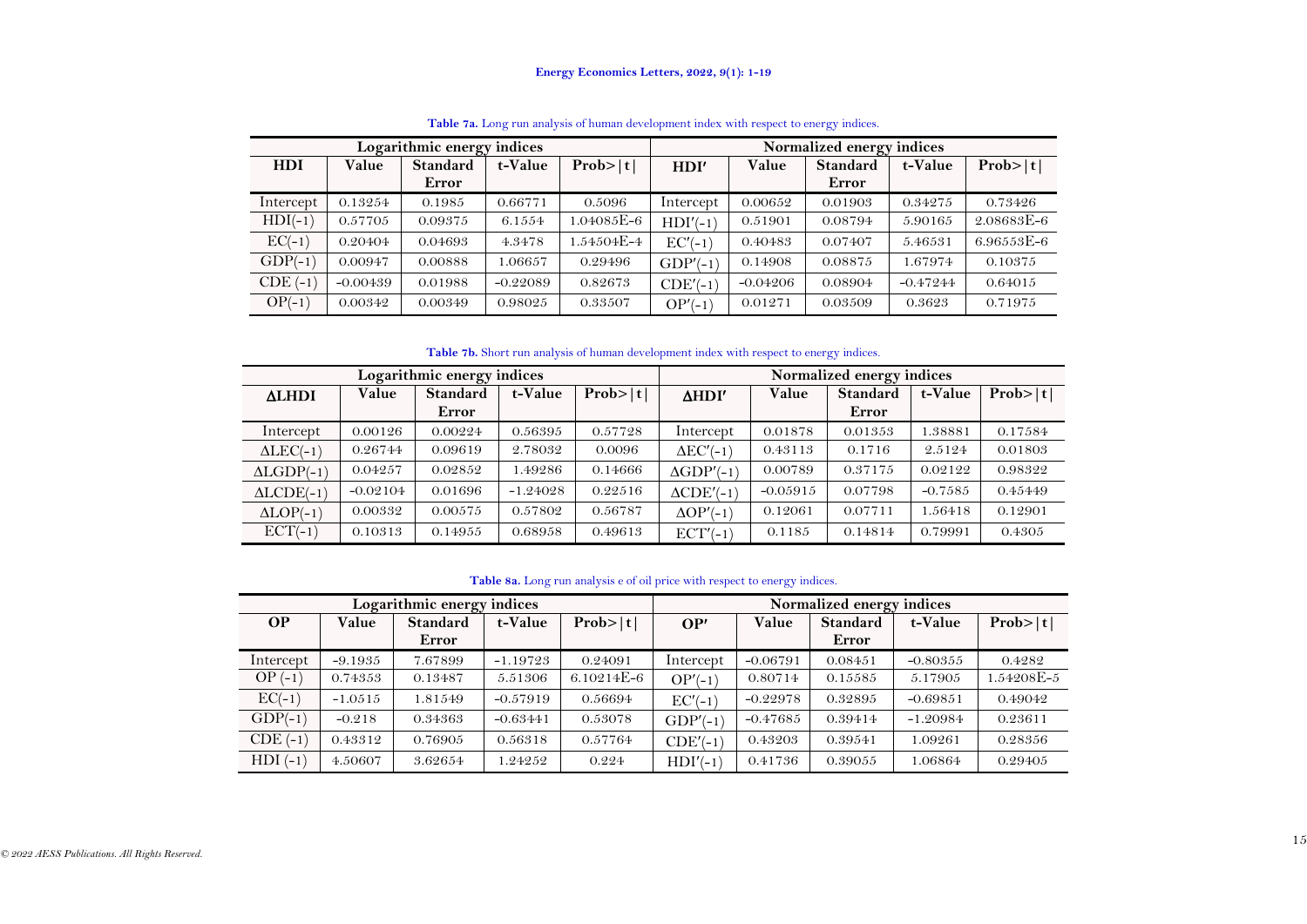<span id="page-15-0"></span>

| Logarithmic energy indices |            |                 |            | Normalized s energy indices |                      |            |                 |            |         |
|----------------------------|------------|-----------------|------------|-----------------------------|----------------------|------------|-----------------|------------|---------|
| <b>ALHDI</b>               | Value      | <b>Standard</b> | t-Value    | Prob> t                     | <b>AHDI'</b>         | Value      | <b>Standard</b> | t-Value    | Prob> t |
|                            |            | Error           |            |                             |                      |            | Error           |            |         |
| Intercept                  | $-0.03672$ | 0.08662         | $-0.4239$  | 0.67488                     | Intercept            | $-0.01078$ | 0.05783         | $-0.18642$ | 0.85346 |
| $\triangle LEC(-1)$        | 2.51248    | 3.34253         | 0.75167    | 0.45852                     | $\Delta$ EC'(-1)     | 0.37026    | 0.5289          | 0.70006    | 0.48966 |
| $ALGDP(-1)$                | 1.01115    | 1.03854         | 0.97363    | 0.33858                     | $\triangle GDP'(-1)$ | 0.86723    | 1.30229         | 0.66592    | 0.51091 |
| $ALCDE(-1)$                | $-0.47633$ | 0.70299         | $-0.67758$ | 0.5036                      | $\triangle CDE'(-1)$ | $-0.03532$ | 0.34487         | $-0.10242$ | 0.91915 |
| $ALOP(-1)$                 | $-4.4386$  | 6.13544         | $-0.72344$ | 0.47541                     | $\Delta$ OP'(-1)     | $-0.69406$ | 0.63038         | $-1.10101$ | 0.28027 |
| $ECT(-1)$                  | $-0.16387$ | 0.21002         | $-0.78025$ | 0.44179                     | $ECT'(-1)$           | $-0.33492$ | 0.33053         | $-1.01326$ | 0.31961 |

**Table 8b.** Short run analysis of oil price with respect to energy indices.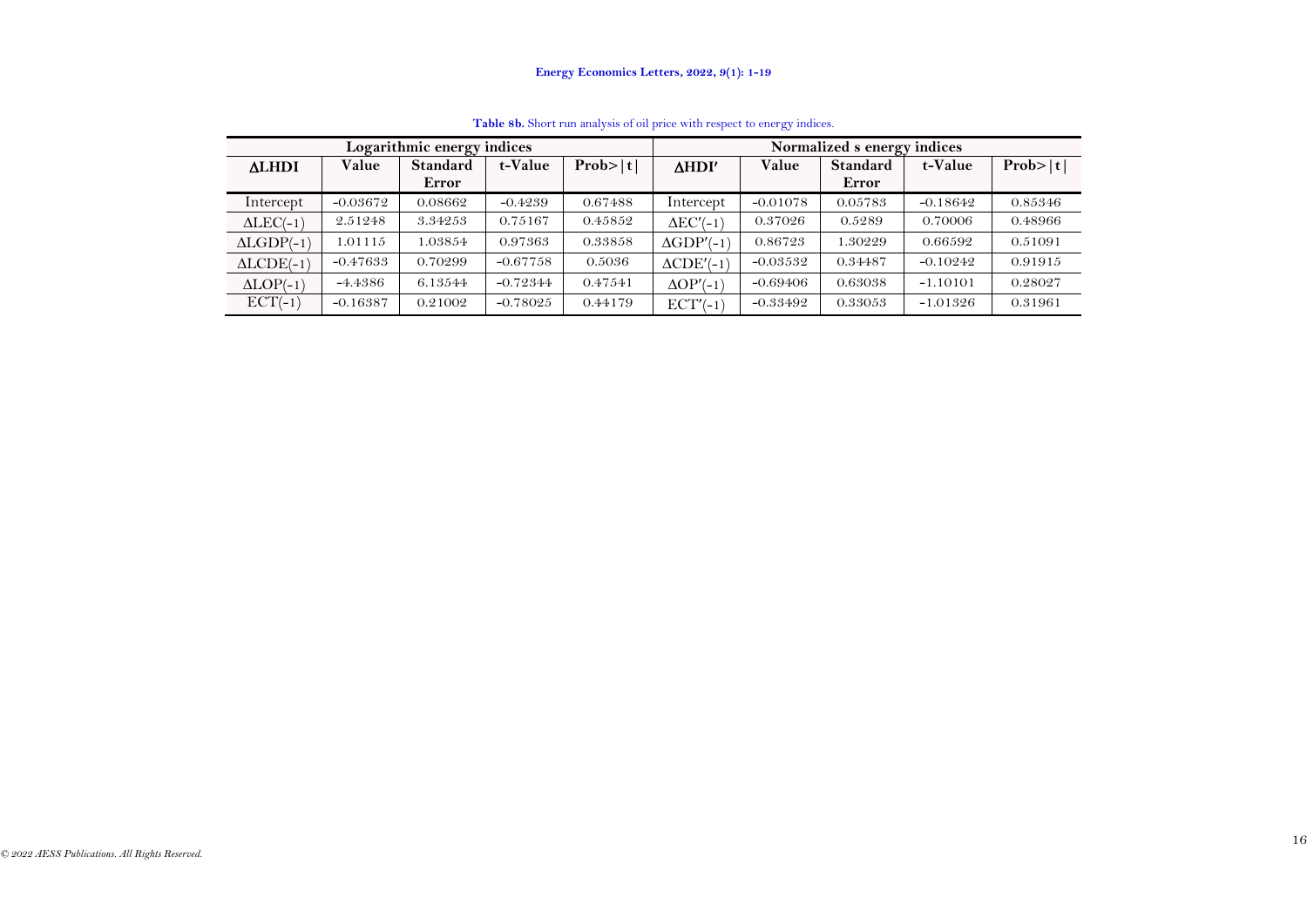### **4. CONCLUSIONS**

Time series analysis of energy indices has been successfully carried out via logarithmic and normalized techniques. Five energy indices were considered in the work, namely energy consumption (EC), gross domestic product (GDP), carbon dioxide emission (CDE), the human development index (HDI), and oil price (OP). In the bid to establish favorable policies and sustainable development, four major statistical tests were effectively applied in the analysis, namely the augmented Dickey Fuller, cointegration, pairwise Granger causality, and VECM tests. From an econometric viewpoint, the augmented Dickey Fuller test adduced that the logarithmic and normalized data employed in the study were stationary of the order one at the 0.05 level.

Moreover, the unrestricted cointegration rank test (maximum eigenvalue) for both techniques showed that there was evidence of two cointegrations in the time series analysis. However, the unrestricted cointegration rank test (trace) yielded three and four cointegration results for logarithmic and normalized techniques, respectively. These results support the fact that there is evidence of long run dynamics between the energy indices.

Furthermore, the pairwise Granger test for logarithmic (normalized) techniques unanimously filtered out some energy indices void of causality  $\langle \langle \rangle$  consisting of LOP  $\langle OP' \rangle \langle \rangle$  LEC (EC'), LGDP  $\langle GDP' \rangle \langle \rangle$  LCDE (CDE'), and LEC (EC')  $\langle$  > LHDI (HDI'), and those indices with unidirectional causality  $(\Rightarrow)$  as LEC (EC')  $\Rightarrow$  LHDI (HDI'), LOP (OP')  $\Rightarrow$  LEC (EC'), LGDP (GDP')  $\Rightarrow$  LCDE (CDE'), and LHDI (HDI')  $\Rightarrow$  LOP (OP'). Exclusively, the normalized technique detected bidirectional flow  $(\Leftrightarrow)$  between GDP'  $\Leftrightarrow$  HDI' and HDI'  $\Leftrightarrow$  OP'. This proved that the normalized technique is more sensitive in establishing causality between energy indices and equally complements the logarithmic technique in validating causality. Also, the VECM test was in good agreement with the pairwise Granger test for both techniques for the time series analysis. The VECM analysis of short run shows that energy indices  $\triangle$ LCDE ( $\triangle$ CDE') and  $\triangle$ LOP ( $\triangle$ OP') tend to adjust to long run equilibrium due to their negative coefficients.

Thus, the logarithmic and normalized techniques for analysis of time series energy data were in good agreement and complemented each other. However, this research has proved that the normalized technique is more sensitive in establishing causality between energy indices and this study has recommended necessary polices that will create sustainable development based on the time series analysis and the accompanying tests. This work further recommends that more econometric tests be carried out to authenticate the research findings.

> **Funding:** This study received no specific financial support. **Competing Interests:** The authors declare that they have no competing interests. **Acknowledgement:** All authors contributed equally to the conception and design of the study.

## **REFERENCES**

- <span id="page-16-3"></span>Abokyi, E., Appiah-Konadu, P., Sikayena, I., & Oteng-Abayie, E. F. (2018). Consumption of electricity and industrial growth in the case of Ghana. *Journal of Energy, 2018*(8924835). Available at: https://doi.org/10.1155/2018/8924835.
- <span id="page-16-0"></span>Almozaini, M. S. (2019). The causality relationship between economic growth and energy consumption in the world's top energy consumers. *International Journal of Energy Economics and Policy, 9*(4), 40-53. Available at: https://doi.org/10.32479/ijeep.7657.
- <span id="page-16-2"></span>Altinay, G., & Karagol, E. (2005). Electricity consumption and economic growth: Evidence from Turkey. *Energy Economics, 27*(6), 849-856.
- <span id="page-16-4"></span>Amadeo, K. (2019). Oil price history—highs and lows since 1974: What makes oil prices so volatile?. Retrieved from https://www.thebalance.com/oil-price-history-3306200. [Accessed August 05, 2019].
- <span id="page-16-1"></span>Aqeel, A., & Butt, M. S. (2001). The relationship between energy consumption and economic growth in Pakistan. *Asia-Pacific Development Journal, 8*(2), 101-110.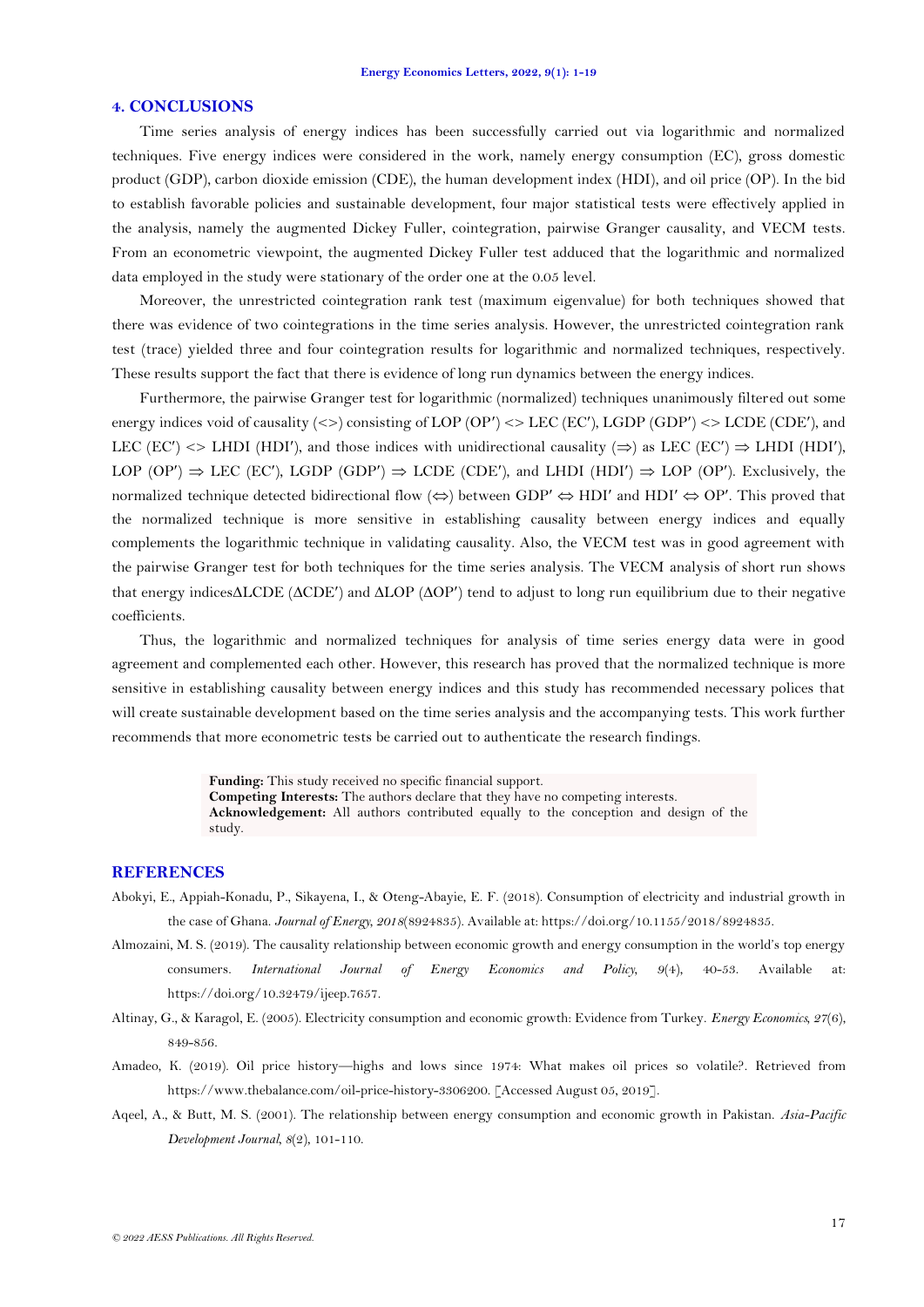- <span id="page-17-1"></span>Asafu-Adjaye, J. (2000). The relationship between energy consumption, energy prices and economic growth: Time series evidence from Asian developing countries. *Energy Economics, 22*(6), 615-625.
- <span id="page-17-15"></span>Baimaganbetov, S., Kelesbayev, D., Yermankulova, D., Izzatullaeva, B., & Almukhambetova, B. (2019). Effects of oil price changes on regional real income per capita in Kazakhstan: Panel data analysis. *International Journal of Energy Economics and Policy, 9*(4), 356-362.
- <span id="page-17-13"></span>Boţa-Avram, C., Grosanu, A., Răchişan, P.-R., & Gavriletea, M. D. (2018). The bidirectional causality between country-level governance, economic growth and sustainable development: a cross-country data analysis. *Sustainability, 10*(2), 1-24.
- <span id="page-17-9"></span>Chen, S.-T., Kuo, H.-I., & Chen, C.-C. (2007). The relationship between GDP and electricity consumption in 10 Asian countries. *Energy Policy, 35*(4), 2611-2621. Available at: https://doi.org/10.1016/j.enpol.2006.10.001.
- <span id="page-17-8"></span>Chontanawata, J., Hunta, L. C., & Pierseb, R. (2007). *Causality between energy consumption and economic growth in OECD and non-OECD countries: A panel cointegration approach*. Paper presented at the In Energy Markets and Sustainability in a Larger Europe, 9th IAEE European Conference, June 10-31, 2007. International Association for Energy Economics.
- <span id="page-17-2"></span>Ghosh, S. (2002). Electricity consumption and economic growth in India. *Energy Policy, 30*(2), 125-129. Available at: https://doi.org/10.1016/s0301-4215(01)00078-7.
- <span id="page-17-6"></span>Halicioglu, F. (2007). Residential electricity demand dynamics in Turkey. *Energy Economics, 29*(2), 199-210.
- <span id="page-17-20"></span><span id="page-17-0"></span>Hossain, M. S. (2012). Multivariate granger causality between economic growth, electricity consumption, exports and remittance for the panel of three SAARC countries. *Global Journal of Management and Business Research, 12*(4), 41-54.
- <span id="page-17-16"></span>IEA. (2019). The iea's weo 2011 report - international energy. Retrieved from: https:/[/www.google.com/search?client=firefox](http://www.google.com/search?client=firefox-b-d&ei=RsCMXd6DCNCGhbIPyLe4wAE&q=IEA+%282011%29%2C+&oq=IEA+%282011%29%2C+&gs_l=psy-ab.12..0i22i30l9.402419.402419..404419...0.2..0.245.245.2-1......0....2j1..gws-wiz.......0i71.K2-1-dgMWf0&ved=0ahUKEwjevviGz-7kAhVQQ0EAHcgbDhgQ4dUDCAo)[b-d&ei=RsCMXd6DCNCGhbIPyLe4wAE&q=IEA+%282011%29%2C+&oq=IEA+%282011%29%2C+&gs\\_l=psy](http://www.google.com/search?client=firefox-b-d&ei=RsCMXd6DCNCGhbIPyLe4wAE&q=IEA+%282011%29%2C+&oq=IEA+%282011%29%2C+&gs_l=psy-ab.12..0i22i30l9.402419.402419..404419...0.2..0.245.245.2-1......0....2j1..gws-wiz.......0i71.K2-1-dgMWf0&ved=0ahUKEwjevviGz-7kAhVQQ0EAHcgbDhgQ4dUDCAo)[ab.12..0i22i30l9.402419.402419..404419...0.2..0.245.245.2-1......0....2j1..gws-wiz.......0i71.K2-1](http://www.google.com/search?client=firefox-b-d&ei=RsCMXd6DCNCGhbIPyLe4wAE&q=IEA+%282011%29%2C+&oq=IEA+%282011%29%2C+&gs_l=psy-ab.12..0i22i30l9.402419.402419..404419...0.2..0.245.245.2-1......0....2j1..gws-wiz.......0i71.K2-1-dgMWf0&ved=0ahUKEwjevviGz-7kAhVQQ0EAHcgbDhgQ4dUDCAo) [dgMWf0&ved=0ahUKEwjevviGz-7kAhVQQ0EAHcgbDhgQ4dUDCAo.](http://www.google.com/search?client=firefox-b-d&ei=RsCMXd6DCNCGhbIPyLe4wAE&q=IEA+%282011%29%2C+&oq=IEA+%282011%29%2C+&gs_l=psy-ab.12..0i22i30l9.402419.402419..404419...0.2..0.245.245.2-1......0....2j1..gws-wiz.......0i71.K2-1-dgMWf0&ved=0ahUKEwjevviGz-7kAhVQQ0EAHcgbDhgQ4dUDCAo)
- <span id="page-17-18"></span>Inflationdata. (2019). Historical crude oil prices (table) oil prices 1946-present. Retrieved rom; https://inflationdata.com/articles/inflation-adjusted-prices/historical-crude-oil-prices-table/.
- <span id="page-17-4"></span>Jumbe, C. B. (2004). Cointegration and causality between electricity consumption and GDP: Empirical evidence from Malawi. *Energy Economics, 26*(1), 61-68. Available at: https://doi.org/10.1016/s0140-9883(03)00058-6.
- <span id="page-17-12"></span>Khobai, H. (2017). Electricity consumption and economic growth: A panel data approach to Brics countries, 82460. Retrieved from: https://mpra.ub.uni-muenchen.de/82460/.
- <span id="page-17-11"></span>Khobai, H., & Le Roux, P. (2017). The relationship between energy consumption, economic growth and carbon dioxide emission: The case of South Africa. *International Journal of Energy Economics and Policy, 7*(3), 102-109.
- <span id="page-17-5"></span>Lee, C.-C., & Chang, C.-P. (2007). Energy consumption and GDP revisited: A panel analysis of developed and developing countries. *Energy Economics, 29*(6), 1206-1223. Available at: https://doi.org/10.1016/j.eneco.2007.01.001.
- MacKinnon, J. G., Haug, A. A., & Michelis, L. (1999). Numerical distribution functions of likelihood ratio tests for cointegration. *Journal of applied Econometrics, 14*(5), 563-577. Available at: https://doi.org/10.1002/(sici)1099- 1255(199909/10)14:5%3C563::aid-jae530%3E3.0.co;2-r.
- <span id="page-17-19"></span>Macrotrends, L. L. C. (2019). Crude oil prices - 70 year historical chart, Retieved from; https:/[/www.macrotrends.net/1369/crude-oil-price-history-chart.](http://www.macrotrends.net/1369/crude-oil-price-history-chart)
- <span id="page-17-14"></span>Mahmood, H., & Zamil, A. M. A. (2019). Oil price and slumps effects on personal consumption in Saudi Arab. *International Journal of Energy Economics and Policy, 9*(4), 12-15.
- <span id="page-17-3"></span>Morimoto, R., & Hope, C. (2004). The impact of electricity supply on economic growth in Sri Lanka. *Energy Economics, 26*(1), 77- 85.
- <span id="page-17-7"></span>Narayan, P. K., & Singh, B. (2007). The electricity consumption and GDP nexus for the Fiji Islands. *Energy Economics, 29*(6), 1141-1150. Available at: https://doi.org/10.1016/j.eneco.2006.05.018.
- <span id="page-17-17"></span>Roser, M. (2019). Human development index (HDI): Empirical view. Retrieved from: https://ourworldindata.org/.
- <span id="page-17-10"></span>Squalli, J. (2007). Electricity consumption and economic growth: Bounds and causality analyses of OPEC members. *Energy Economics, 29*(6), 1192-1205. Available at: https://doi.org/10.1016/j.eneco.2006.10.001.